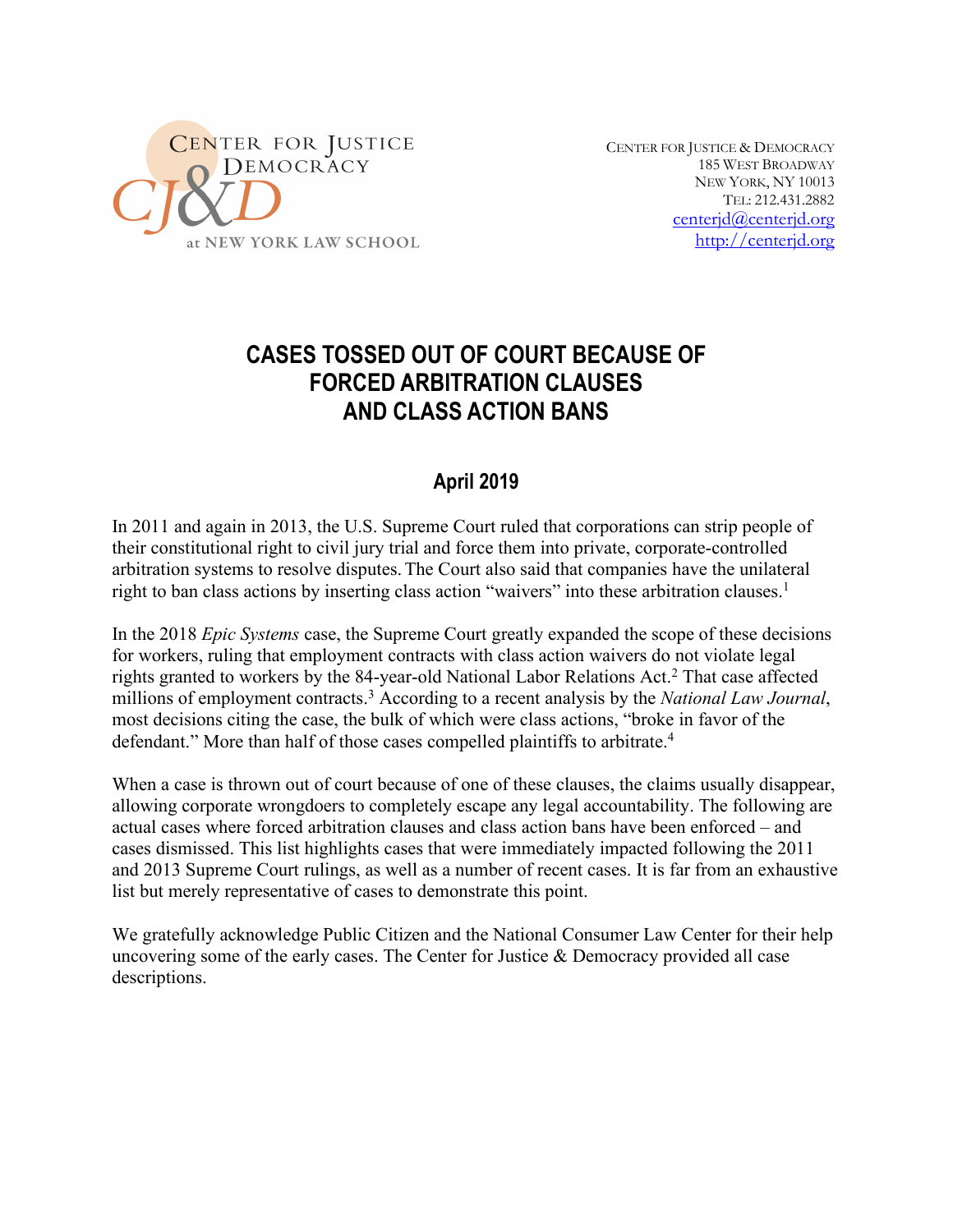# **CASES TOSSED OUT OF COURT BECAUSE OF FORCED ARBITRATION CLAUSES** AND CLASS ACTION BANS

# TABLE OF CONTENTS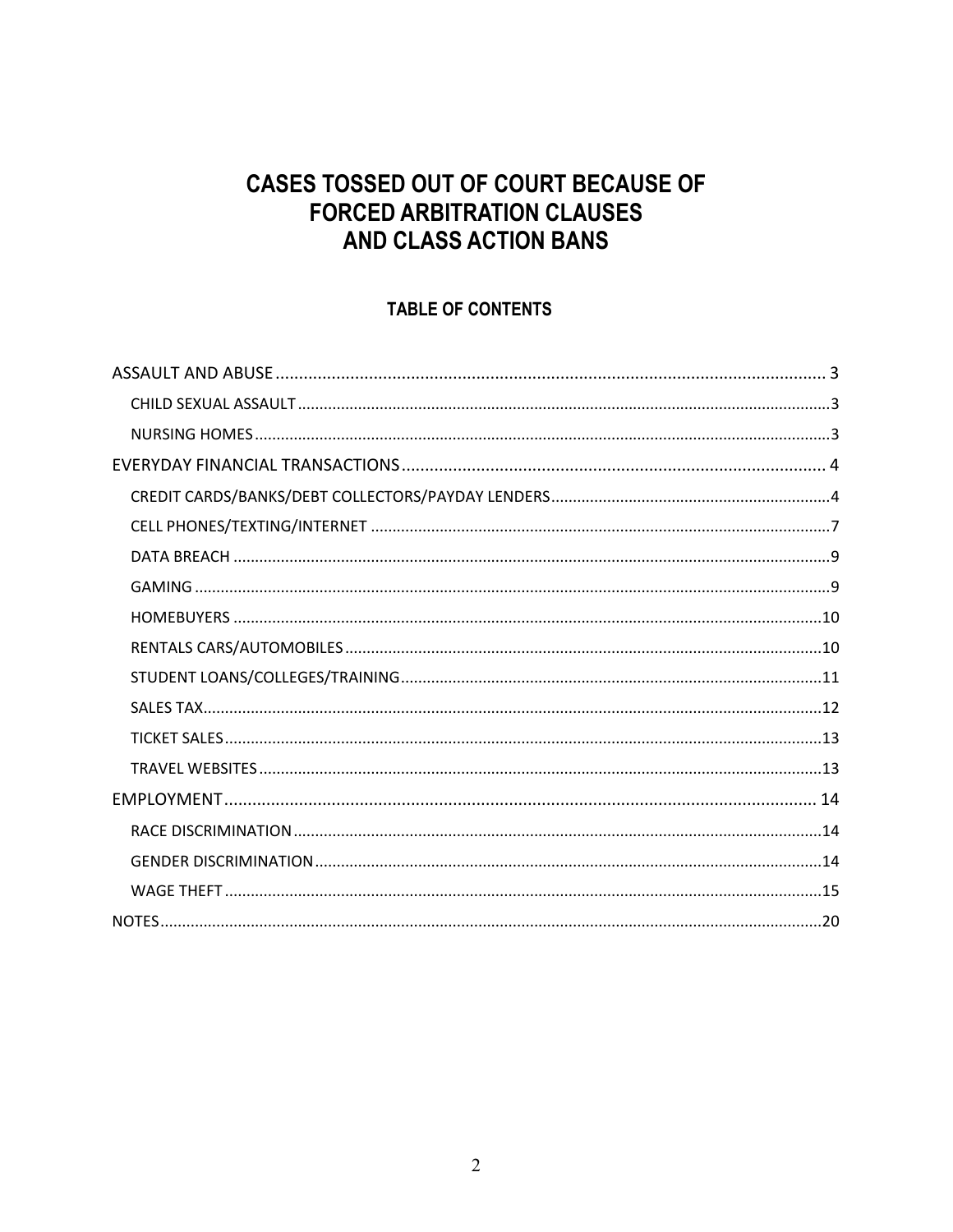# **ASSAULT AND ABUSE**

# **CHILD SEXUAL ASSAULT**

#### *Dagnan v. St. John's Military Sch.***, No. 16-2246-CM, 2016 U.S. Dist. LEXIS 177303 (D. Kan. Dec. 21, 2016)**

A father brought a civil suit after his son had been sexually assaulted and stalked at boarding school by another student when he was 12. He argued that St. John's was on notice of the perpetrator's strange behavior towards the child, knew of other incidents of physical and sexual assaults on other students on campus and breached its duty to protect them. Specific claims included negligent supervision, intentional failure to supervise, negligent infliction of emotional distress, violation of the Tennessee Consumer Protection Act and conspiracy. The school and its Endowment sought to compel arbitration, citing an enrollment contract entered into by the father – and binding on both parent and child under its terms – that contained an arbitration clause. The court found that the arbitration agreement was valid and enforceable and ordered all claims into arbitration.

# **NURSING HOMES**

#### *Colorow Health Care LLC v. Fischer***, 2018 CO 52M (Colo. S.Ct. Jul. 2, 2018)**

Family members brought a wrongful death lawsuit after 90-year-old resident Charlotte Fischer died from an assault allegedly committed by a Colorow employee. The county coroner ruled her death a homicide. According to reports, a nurse's assistant allegedly threw her against a wall and fractured her hip; he was charged with third-degree assault.<sup>5</sup> When Fischer entered the facility, her daughter filled out the admissions paperwork. Among the documents signed as part of the entry packet: an arbitration agreement compelling arbitration for any claim arising from or relating to Fischer's relationship with the facility.

Colorow filed a motion to compel arbitration, which was denied by the trial court and court of appeals, which concluded that the arbitration agreement was void since it didn't include the necessary bold-face type mandated by Colorado's Health Care Availability Act. In a split decision, the Colorado Supreme Court disagreed, ruling that only substantial compliance with the formatting requirements of the Act was needed and, as such, the case could be forced into arbitration.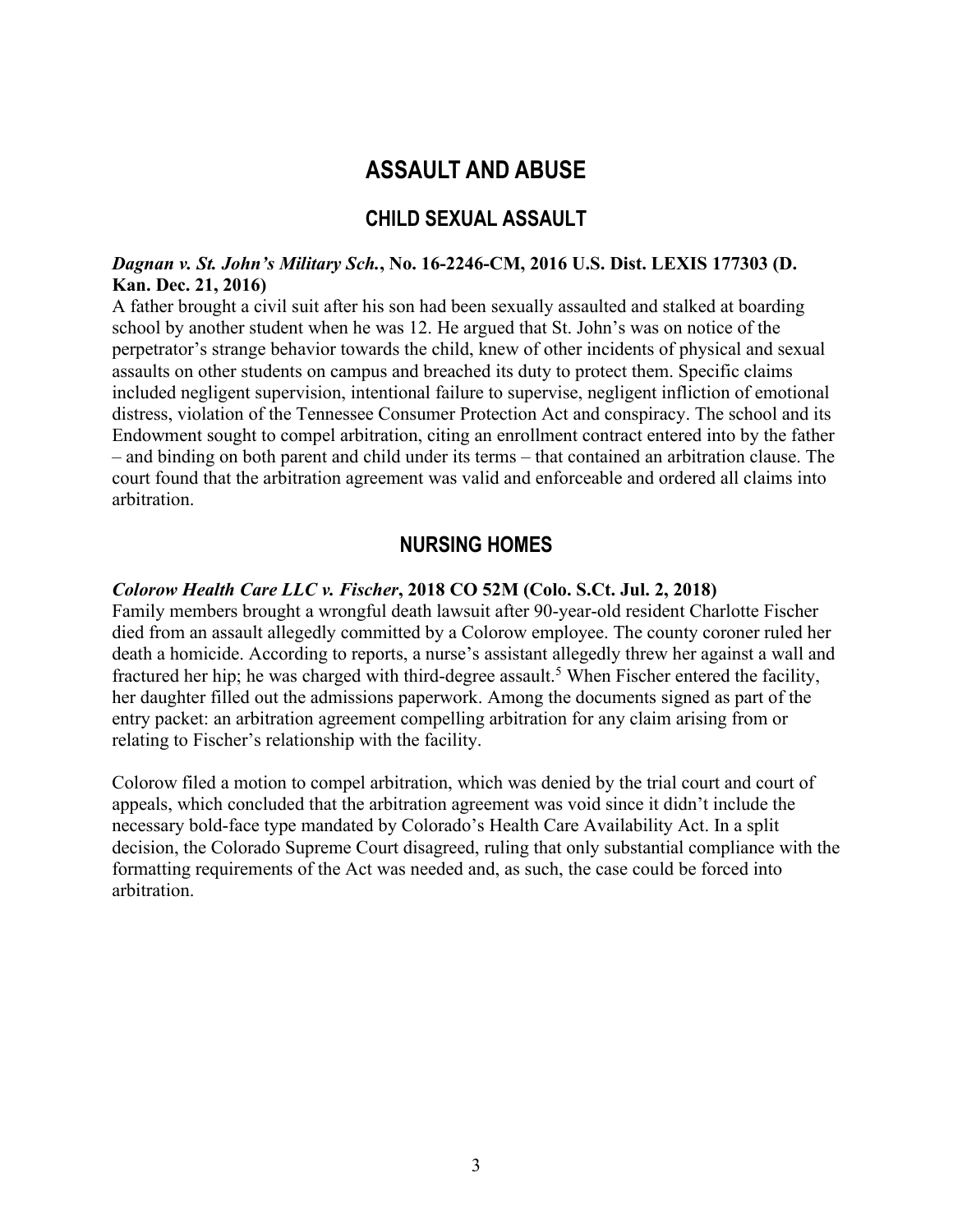# **EVERYDAY FINANCIAL TRANSACTIONS**

# **CREDIT CARDS/BANKS/DEBT COLLECTORS/PAYDAY LENDERS**

#### *Gutierrez v. Wells Fargo Bank, NA***, 889 F.3d 1230 (11th Cir. May 10, 2018)**

In 2017, Wells Fargo settled with many of its customers whose credit scores were harmed after thousands of bank employees opened as many as 3.5 million fake checking and credit card accounts in customers' names to meet the company's aggressive sales goals. <sup>6</sup> Yet for years, the company had forced complaining customers into arbitration and just a few months before the bank agreed to settle this case, it tried to kill the case by forcing defrauded customers to arbitrate<sup>7</sup>

The bank continues to use forced arbitration clauses and class action bans in customer agreements, and to strong-arm its customers into arbitration. For example, Wells Fargo has victimized many of its customers by charging illegal overdraft fees, one of the banking industry's most pernicious practices. This has been the subject of numerous class action lawsuits, which have helped consumers and led to better regulation of this practice.<sup>8</sup> But since 2009, Wells Fargo has been trying to push many of its fraudulent overdraft fee victims into forced arbitration. In 2018, after litigating against its victims for almost a decade, the 11th Circuit allowed them to do so. The U.S. Supreme Court let this decision stand in January 2019.9

#### *Henry v. Cash Biz, LP***, 551 S.W.3d 111 (Tex. S.Ct. Feb. 23, 2018)**

Four borrowers filed a class action alleging that payday lender Cash Biz wrongfully used the criminal justice system against them to collect unpaid loans. Causes of action included malicious prosecution, fraud and violations of the Deceptive Trade Practices Act, Consumer Protection Act and the Texas Finance Code. Cash Biz sought to compel arbitration, arguing that the borrowers had agreed to waive their rights to jury trial, class actions and class arbitration when they signed their lender contracts. The lower court denied Cash Biz's motion after agreeing with the borrowers that "(1) their allegations related solely to Cash Biz's use of the criminal justice system so the arbitration clause was inapplicable, and (2) Cash Biz waived its right to arbitration by substantially invoking the judicial process." An appeals court reversed that decision and the Texas Supreme Court affirmed, forcing the borrowers out of court and into individual arbitrations.

*Gunson v. BMO Harris Bank***,** *N.A.***, 43 F. Supp. 3d 1396 (S.D. Fla. Sept. 10, 2014)** Patricia Gunson pursued a class action against regional banks for allegedly participating in an illegal scheme with payday lenders. More specifically, she argued that the banks had used an electronic debiting network to help lenders collect payday loan payments in violation of state and federal laws. The banks were not signatories to the payday loan agreements, which all contained arbitration clauses. Nevertheless, the court granted the defendants' motion to compel arbitration, saying that the arbitration provisions barred her from filing suit to resolve her claims.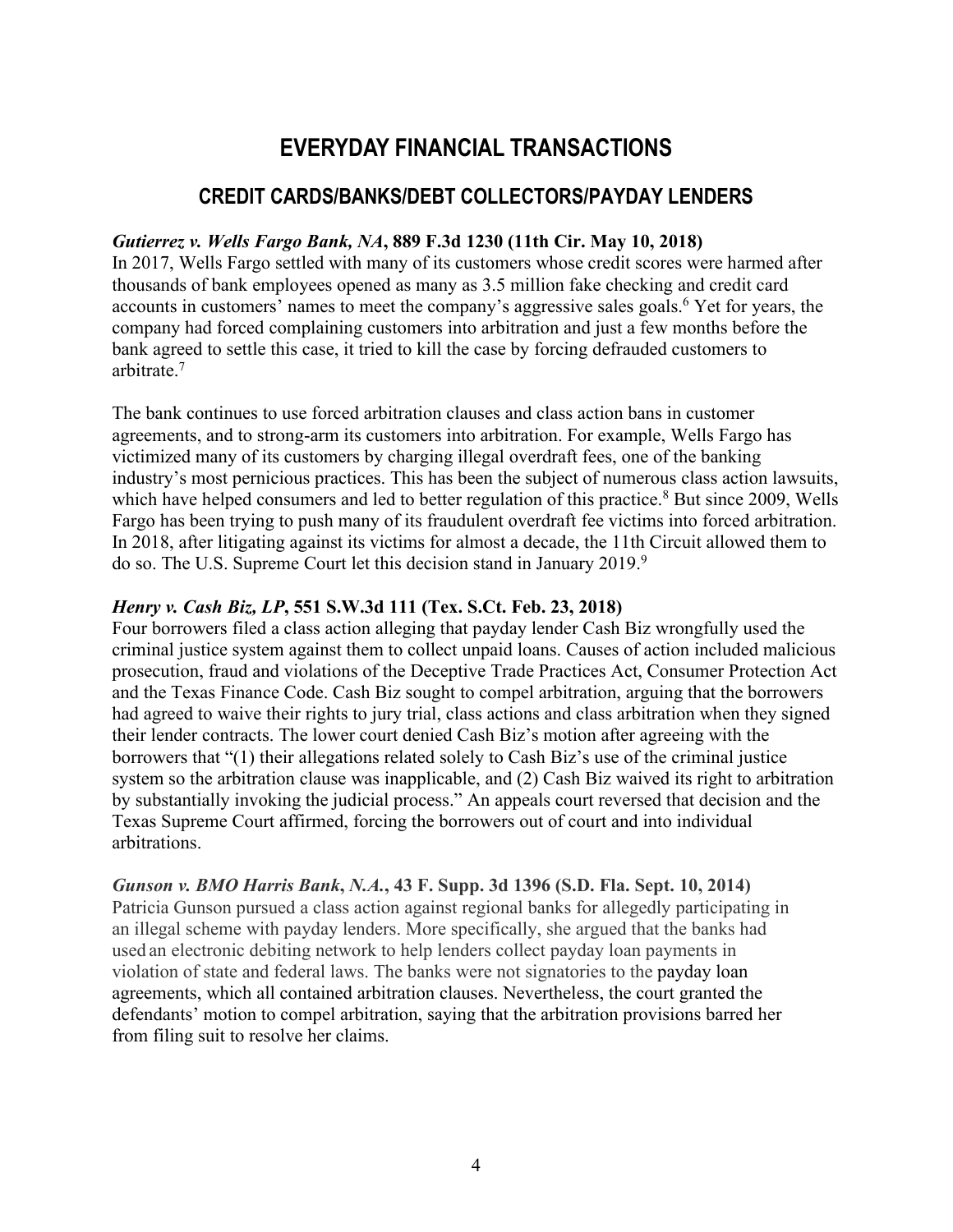# *Booth v. BMO Harris Bank, N.A.***, No. 13-5968, 2014 U.S. Dist. LEXIS 111053 (E.D. Pa. Aug. 11, 2014)**

Patricia Booth filed a class action alleging that banks had allowed out-of-state payday lenders to credit and debit consumer checking accounts in states where such loans are illegal. The banks countered that loan agreement arbitration provisions compelled dismissal of the case. The court agreed with the banks and dismissed the action.

# *Riley v. BMO Harris Bank, N.A.***, 61 F. Supp. 3d 92 (D.D.C. July 29, 2014)**

Johnetta Riley pursued a class action against several banks that allegedly participated in an illegal scheme with payday lenders by making debits from borrowers' accounts using an electronic network on behalf of lenders and by providing lenders access to the network. The loan agreements signed by Riley (but not by the banks) contained broadly-worded arbitration clauses. The court granted the banks' motions to compel arbitration and dismissed Riley's action.

# *Graham v. BMO Harris Bank, N.A.***, No. 3:13cv1460, 2014 U.S. Dist. LEXIS 112651 (D. Conn. July 16, 2014)**

Borrowers brought a class action against various banks over alleged illegal payday loans obtained from online lenders. The banks moved to compel arbitration, arguing that they were covered by loan agreement provisions requiring borrowers to arbitrate any dispute even though the banks themselves were not signatories to the loan or arbitration agreements. The court agreed with the banks and dismissed the suit against them.

# *Moss v. BMO Harris Bank, N.A.***, 24 F. Supp. 3d 281 (E.D.N.Y. June 9, 2014)**

Borrowers pursued a class action over two banks' alleged role in facilitating fund transfers connected to high-interest online payday loans that violated federal and state law. The loan agreements contained arbitration clauses. Despite the fact that the agreements didn't explicitly mention the banks by name nor were they signatories to any of the agreements, the court granted motions to compel arbitration and stayed the case.

# *Elder v. BMO Harris Bank***, No. JFM-13-3043, 2014 U.S. Dist. LEXIS 50194 (D. Md. April 11, 2014)**

Jacinta Elder filed a class action against several banks for allegedly aiding and abetting payday lenders in connection with illegal loans. The loan agreements, which were not signed by defendants, contained arbitration provisions that the banks sought to enforce. The court agreed, granting the banks' motions to compel arbitration.

# *Shetiwy v. Midland Credit Mgmt.,* **959 F. Supp. 2d 469 (S.D.N.Y. July 12, 2013)**

Consumers brought a class action alleging that debt collectors, credit card companies, and banks (American Express, GE Capital, Citigroup, and Citibank) were conspiring to collect debts from them through fraud and false judgments. However, when they opened their credit accounts, the defendants pointed out that agreements contained forced arbitration clauses. Thus, despite allegations of fraud, the court granted the credit card companies' motions to force arbitration and did not allow the claims to move forward in court.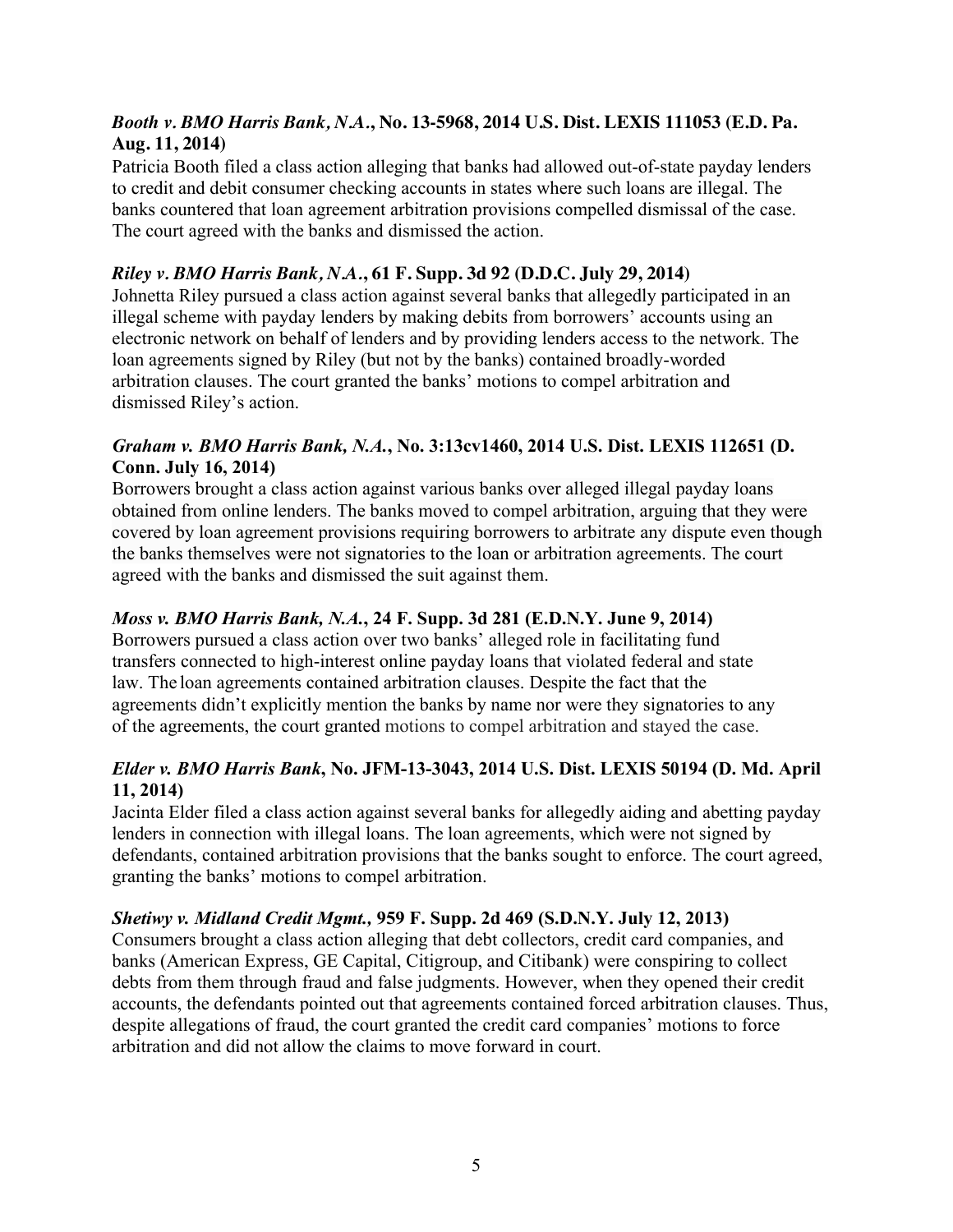*McKenzie Check Advance of Florida, LLC v. Betts,* **112 So.3d 1176 (Fla. S.Ct. Apr. 11, 2013)** Several borrowers pursued a class action against the check cashing company for loaning money at exorbitant rates in alleged violation of multiple Florida state laws. One of the victims, a 24 year-old single mother turned down for public assistance and unable to obtain a bank loan, testified that she knew she had to sign contracts with McKenzie in order to receive cash advances. Such contracts included arbitration clauses with class action waivers. Both the trial court and the appeals court denied the company's motion to compel arbitration, holding that the class action waiver was unenforceable because it was void as against public policy. The Florida Supreme Court disagreed and determined that all claims could only move forward through individual arbitrations.10

*Clemins v. GE Money Bank,* **No. 11-CV-00210, 2012 WL 5868659 (E.D. Wis. Nov. 20, 2012)** Two consumers brought class action claims against GE Money Bank over Wal-Mart and Sam's Club cards. Customers paid a monthly fee to take part in an optional "debt cancellation program" that would have his or her credit card debt canceled in times of financial hardship. After enrolling, one plaintiff claims that she learned she was ineligible because she received disability benefits; and the other claims that she was enrolled and charged without her consent, and that she only learned she was ineligible (because she was self-employed) when she applied for relief. They brought claims alleging that GE Money Bank breached their credit card agreements and the agreements governing the debt cancellation program – as well as unjust enrichment claims. However, the credit card contracts contained forced arbitration clauses with class action waivers. The court found the arbitration agreements binding and dismissed the case.

*Safadi v. Citibank, N.A.,* **No. 12-1356 PSG, 2012 WL 4717875 (N.D. Cal. Oct. 2, 2012)** According to the court, when customer, Amar Safadi, opened two deposit accounts with Citibank he was offered and received 30,000 American Airline miles. Citibank then reported the miles to the IRS, claiming their value was \$750. When opening accounts, Citibank's agreement contained forced arbitration provisions. Safadi brought a class action on behalf of himself, and others similarly situated, alleging that Citibank never told him it would report the miles to the IRS or how it valued them and claimed Citibank's actions were in violation of California state law. However, the court found that the arbitration agreement was valid and dismissed the case.

*Orman v. Citigroup, Inc.,* **No. 11 Civ. 7086, 2012 WL 4039850 (S.D.N.Y. Sep. 12, 2012)** The plaintiffs brought a class action alleging that Citigroup failed to "adequately secure their computer systems against intrusion" and, as a result, computer hackers got the plaintiffs' financial information, leading to identity theft. They brought claims for "violation of state identity theft protection statutes, breach of the implied warranty of merchantability and fitness for a particular purpose, common law negligence, breach of state consumer protection statutes, fraudulent concealment, and unjust enrichment." However, because of the arbitration clause, in Citigroup's agreement, the court dismissed the case.

*Villano v. TD Bank,* **No. 11-cv-6714, 2012 WL 3776360 (D.N.J. Aug. 29, 2012)** The plaintiffs obtained a Small Business Administration (SBA) loan from TD Bank to finance a franchise of a specialty tool store, Matco. They brought a class action alleging that Matco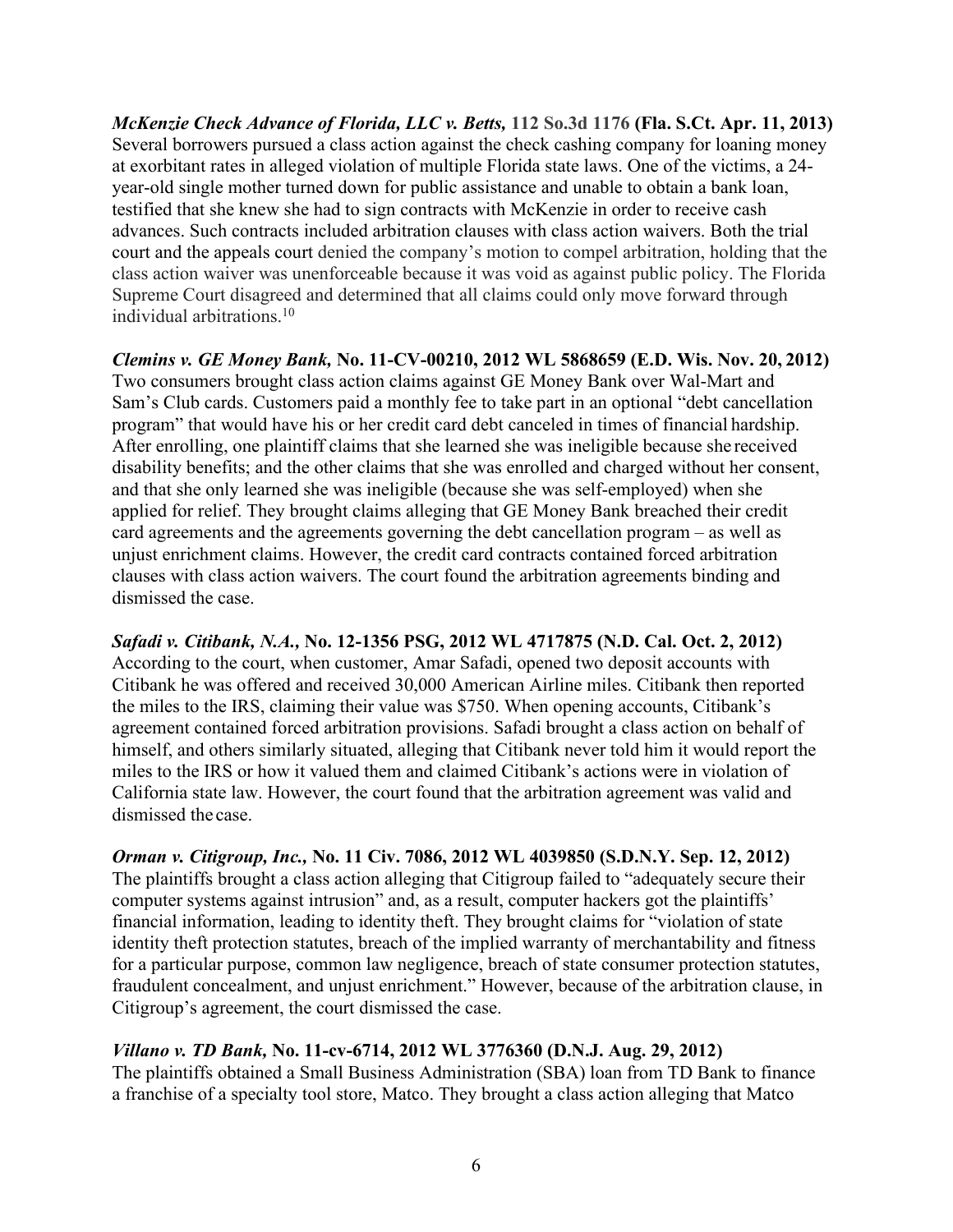gave inflated income projections for their franchise, without informing them, to TD Bank and TD Bank accepted the projections, assuming that they'd never be able to repay their loan violating New York and New Jersey state laws. According to the plaintiffs, the franchise offer between Matco and the plaintiffs stated that Matco does not make "representations regarding potential sales" unless they inform the franchisees. The plaintiffs claim that TD Bank was aware that there was an "extraordinarily high failure rate" of SBA loans. The plaintiffs struggled to make loan payments and the franchise did not perform as well as Matco's income projections.

Ultimately the plaintiffs closed their franchise because of poor financial results. They were able to repay their loan, but had to use their personal savings. The agreement that they signed with Matco contained an arbitration clause as well as a forum selection clause – which stated that all arbitration hearings must take place in Summit County, Ohio. The court held that the claims had to be arbitrated as per the agreement.

# **CELL PHONES/TEXTING/INTERNET**

# *Garcia v. Kendall Lakes Automotive LLC,* **No. 1:18cv24397, 2019 U.S. Dist. LEXIS 50317 (S.D. Fla. Mar. 26, 2019)**

A customer signed multiple documents when he purchased a vehicle from car dealer Kendall Lakes Automotive in March 2017. Among the papers signed: a retail buyer's order that contained a forced arbitration provision and class action arbitration ban. In October 2018, the customer filed a class action suit against the dealer for sending prerecorded, unsolicited messages to customer cellphones in violation of the Telephone Consumer Protection Act. The court found that the arbitration provision covered the claims raised and dismissed the lawsuit.

# *In re A2P SMS Antitrust Litig.,* **972 F. Supp. 2d 465 (S.D.N.Y. Sept. 16, 2013)**

Several small businesses that facilitate high volume commercial text services brought a class action against the major cell phone text message carriers; their trade association, the CTIA; and major call aggregators. The small businesses said the defendants created a system under which "short codes" (five or six digit numbers acceptable to all agreeing carriers) would not be sold but only leased from Neustar, at fixed, uneconomic rates. Further, it was alleged, the CTIA and the carriers promulgated guidelines to prevent firms or institutions from sending their mass text messages by means of regular ten-digit numbers, and thus forced them to lease from Neustar and pay higher per- message charges to aggregators and carriers. It was contended that this scheme constituted illegal price fixing of the leases, supported by a concerted refusal to allow use of less expensive ten-digit transmission, resulting in a CTIA/Neustar monopoly of mass text messaging service. Neustar's web site, the only source of short codes, included a forced arbitration clause. Plaintiffs did not even sue Neustar. Nevertheless, the court said carriers could invoke Neustar's arbitration clause. The case was therefore largely dismissed in favor of the arbitration.

# *Shorts v. AT&T Mobility,* **No. 11-1649, 2013 WL 2995944 (W. Va. Ct. App. June 17, 2013)**

When Ms. Shorts bought her AT&T cell phone and wireless plan in 2003, the contract contained a forced arbitration clause. According to the court, Ms. Shorts reportedly failed to make payments, and eventually her service was terminated and she was charged an early termination fee that she did not pay. According to the court, AT&T sent a debt collection company to collect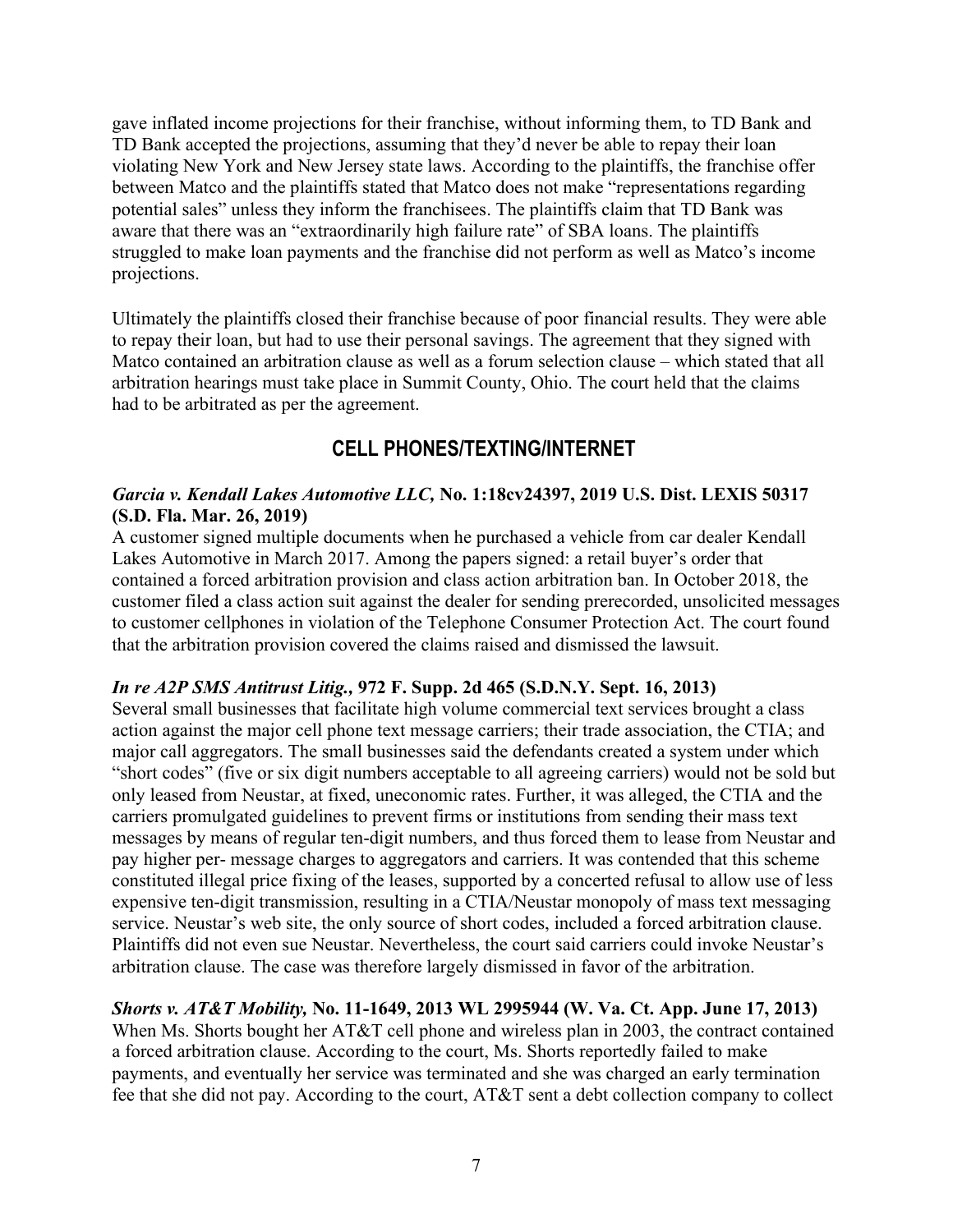Ms. Shorts' debt and the company filed a debt collection lawsuit against her. She counterclaimed that the early termination fee and collection attempts violated the West Virginia Consumer Credit and Protection Act. However, AT&T moved to compel arbitration – and the court dismissed the lawsuit.

# *Riensche v. Cingular Wireless LLC,* **No. C06-1325, 2013 WL 951012 (W.D. Wash. Mar. 12, 2013)**

Cingular Wireless customers brought a class action against Cingular for breaching its service contracts and unjust enrichment – they claimed the company collected Washington State business and occupation tax as a surcharge from customers. However, their contracts with Cingular included arbitration provisions. While an initial motion to compel arbitration was denied and after four years of litigation, the motion was renewed and the court compelled arbitration.

# *Vernon v. Qwest Communications Int'l, Inc.,* **925 F. Supp. 2d 1185 (D. Colo. Feb. 27, 2013)**

Consumers of Qwest Communication, a company that provides high speed internet, sought to challenge the fee they had to pay if they terminated service before the end of their contracts. Qwest included an arbitration clause with a class action waiver in their Subscriber Agreement. However, according to the consumers, they did not provide copies of this agreement to their new customers. The consumers said that it was only available if people went searching for it online. Despite this, the court granted Qwest's motion to compel individual arbitration and dismissed the lawsuit.

# *Davis v. Sprint Nextel Corp.,* **No. 12-01023-CV-W-DW, 2012 WL 5904327 (W.D. Mo. Nov. 26, 2012)**

A consumer, who signed a Subscriber Agreement contract with Sprint, brought a class action alleging that Sprint charged undeserved late fees to users of its cellular service. She brought claims of breach of contract, fraud, unjust enrichment, and violation of the Missouri Merchandising Practices Act. However, the Subscriber Agreement included an arbitration clause, which the court found valid and enforceable and dismissed the case.

# *Phillips v. Sprint PCS,* **147 Cal.Rptr.3d 274 (Cal. Ct. App. Sep. 26, 2012)**

A customer brought a class action alleging that Sprint misrepresented its cellular phone rates to customers in violation of California state law. However, because Sprint's customer agreement included a class action waiver, the court dismissed the case.

# *Schnuerle v. Insight Communications Co., L.P.,* **376 S.W.3d 561 (Ky. Aug. 23, 2012)**

Customers in Kentucky filed a class action against Insight companies, which provided their broadband Internet. According to the customers, after a 2006 update, many of Insight's customers experienced long service outages. The customers say that Insight did not warn them about the outages and gave misleading, incorrect information when customers called. The customers alleged that Insight violated the Kentucky Consumer Protection Act. All Insight service agreements contained forced arbitration clauses and class action bans. The court upheld the arbitration clause and class action ban. It struck down a confidentiality agreement contained within the arbitration clause.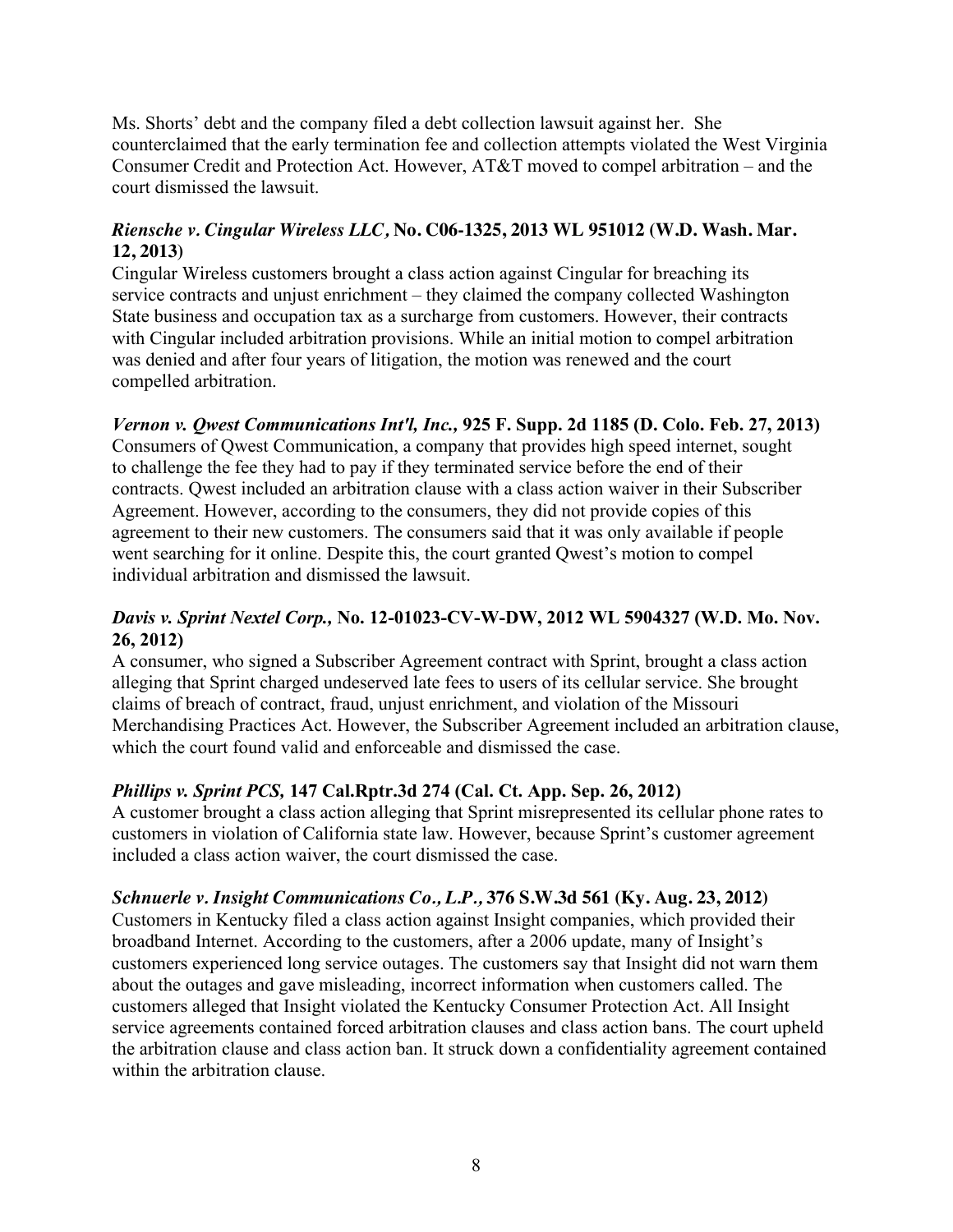#### *Pendergast v. Sprint Nextel Corp.,* **691 F.3d 1224 (11th Cir. Aug. 20, 2012)**

A former Sprint customer brought a class action against Sprint alleging that the company charged roaming fees for calls that were made within Sprint's service area. Sprint's service contract contained a forced arbitration clause. While the initial service contract did not contain a class action waiver, new terms and conditions were in use when the plaintiff purchased a new phone with Sprint four years later. At that point a class action waiver was included in the arbitration clause. As a result, the court dismissed the case.

#### *In re Apple iPhone 3G Products Liability Litigation***, 859 F.Supp.2d 1084 (N.D. Cal. May 9, 2012)**

Customers brought a class action against Apple and AT&T alleging that they violated various California state laws by misrepresenting the iPhone 3G's capabilities on AT&T's data network. According to the customers, the phones were advertised as "Twice as Fast" as phones on the 2G network, yet often the 3G did not connect to the 3G network and customers were left to rely on the older 2G network, despite paying a premium for their 3G data plan. The agreements with both Apple and AT&T contained arbitration clauses, which the court upheld, dismissing the case.

# **DATA BREACH**

#### *Flores v. Uber Techs.***, No. 17-CV-8503-PSG-GJS, 2018 U.S. Dist. LEXIS 219400 (C.D. Cal. Sept. 5, 2018)**

Drivers and riders brought a class action after hackers obtained the names, email addresses and phone numbers of Uber users plus driver's license numbers for 600,000 drivers. The company had waited a full year to reveal the 2016 data breach, notifying approximately 57 million Uber customers and 600,000 drivers in November 2017 that their personal identification information had been compromised. The victims asserted multiple claims, including breach of implied contract, negligence, unlawful, unfair and fraudulent/deceptive business practices, constitutional invasion of privacy, negligence per se, breach of the covenant of good faith and fair dealing and violation of state data breach acts. Uber sought to compel individual arbitration based on a service agreement the drivers and riders had entered into when they'd registered with the ridehailing service. The court agreed and ruled that all claims must be sent to arbitration.

# **GAMING**

#### *G.G. v. Valve Corp.,* **No. 2:16-cv-01941, 2017 U.S. Dist. LEXIS 50640 (W.D. Wa. Apr. 3, 2017)**

Teenagers and their parents filed a class action, alleging the video-game giant facilitated and profited from underage gambling through its online Steam Marketplace platform and video games like "Counter-Strike: Global Offensive." More specifically, they said that Valve created a gambling system that enabled millions of users to link their accounts to third-party websites, which then operated gambling transactions within Valve's marketplace that allowed minors to bet virtual goods that they'd bought with real money. Legal claims included violations of the Washington Consumer Protection Act and the Washington Gambling Act, unjust enrichment, negligence and declaratory relief. Valve countered that the children had agreed to arbitrate any disputes when they created their accounts and that their parents, though non-signatories, were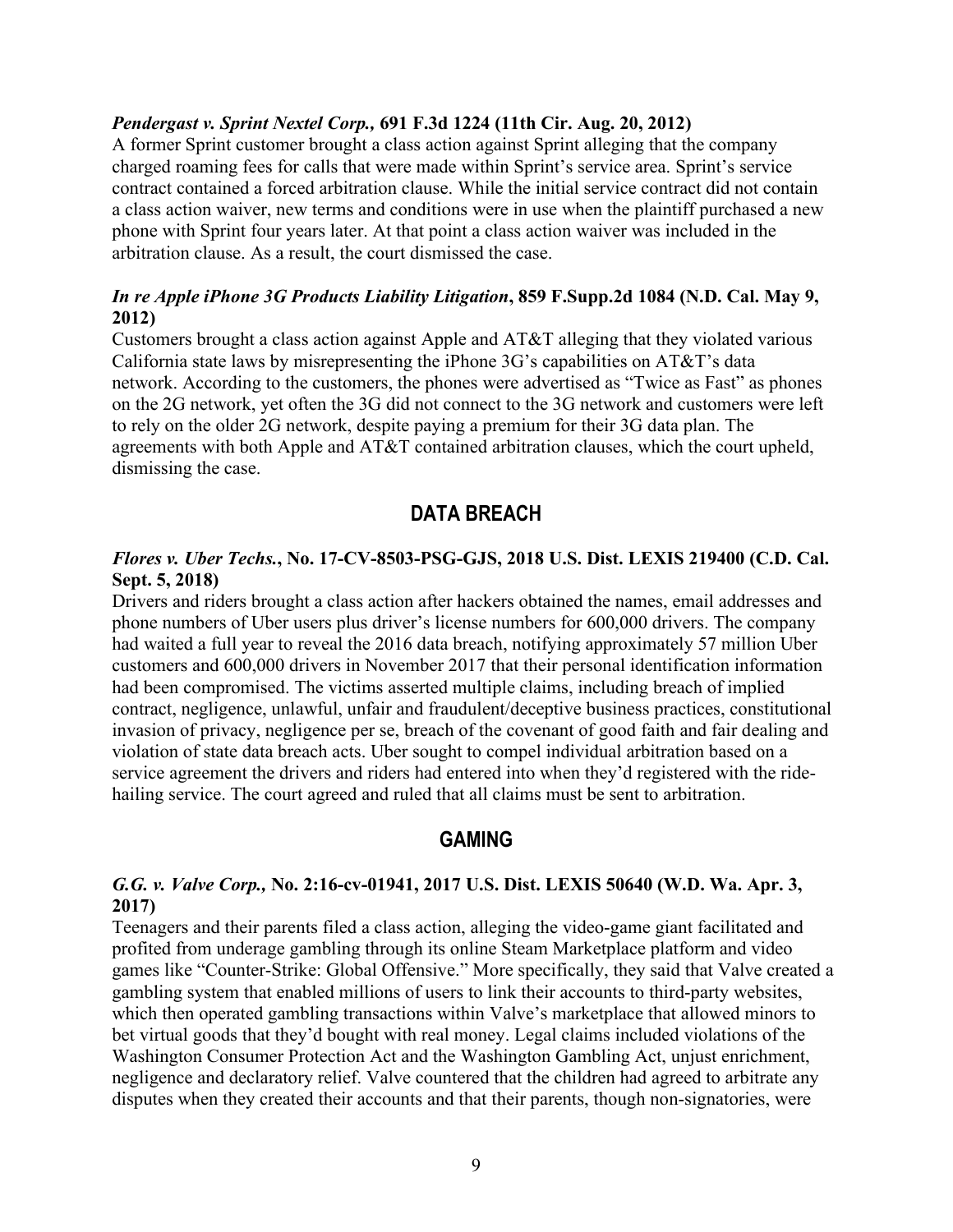also bound by those terms. The trial court ruled in the company's favor and compelled arbitration.

# **HOMEBUYERS**

# *Simpson v. Pulte Home Corp.,* **No. C-11-5376 SBA, 2012 WL 1604840 (N.D. Cal., May 7, 2012)**

The plaintiffs, homebuyers who purchased new homes in California, brought a class action against Pulte Home Corporation and Pulte Home Mortgage, alleging that they violated California's Unfair Competition Law. They additionally brought claims of international misrepresentation, concealment, and negligent misrepresentation. According to the homebuyers, Plute failed to tell the purchasers the homes they built would be subject to undisclosed taxes, governmental special assessments. They claimed Pulte did this to make their homes appear more valuable than they actually were. However, the homebuyers signed purchase agreements with Pulte that included a forced arbitration clause and class action waiver. The court upheld the clause and dismissed the case.

# **RENTALS CARS/AUTOMOBILES**

# *DeNicolo v. The Hertz Corp***, No. 19-210 (N.D. Ca. April 12, 2019)**

Rental car customers brought a class action against Hertz, which also operates Dollar and Thrifty, which uses debt-collector Viking Credit Services to bill customers for car damage months after they returned undamaged rental cars. The lawsuit notes, "[t]he Better Business Bureau has received numerous complaints about Viking's practice of billing for rental car damage long after the alleged damage occurred … citing data on the BBB website." Plaintiff DeNicolo received a bill for over a thousand dollars from Viking "more than three months after he returned an undamaged rental car," even though "[n]o one at the rental facility alleged that the car was damaged when he returned it" and "by the time he heard from Viking, the car had likely been rented again dozens of times and driven countless miles." Hertz sought to compel arbitration because DeNicolo had "agreed to arbitration when he rented a car at an automated kiosk at the airport and selected 'I Agree' on a screen asking if he consented to Hertz's rental terms." The court agreed with Hertz, and ordered that customers submit their claims in individual arbitration<sup>11</sup>

# *York v. Dodgeland of Columbia, Inc.,* **406 S.C. 67 (S.C. Ct. App. Sept. 4, 2013)**

Melissa York and Olga Cristy brought a class action claiming that car dealerships (Dodgeland of Columbia and Jim Hudson Hyundai) charged them illegal documentation fees that increased the dealer's profits. However, when buying their cars, both Melissa and Olga signed contracts that included arbitration clauses. The court dismissed the lawsuit because of the arbitration clauses.

# *Vasquez v. Greene Motors, Inc.,* **154 Cal. Rptr. 3d 778 (Cal. Ct. App. Mar. 27, 2013)**

A car-buyer, Vasquez, bought a used car on credit from Greene Motors – his financing was assigned to Honda. According to Vasquez, he originally signed a contract with Greene Motors on January 31, 2009, but Greene Motors informed him they couldn't find a financer, so asked him to execute a second contract. This second contract was executed on February 2, 2009 and included different financial terms. However, Vasquez claims Greene Motors backdated the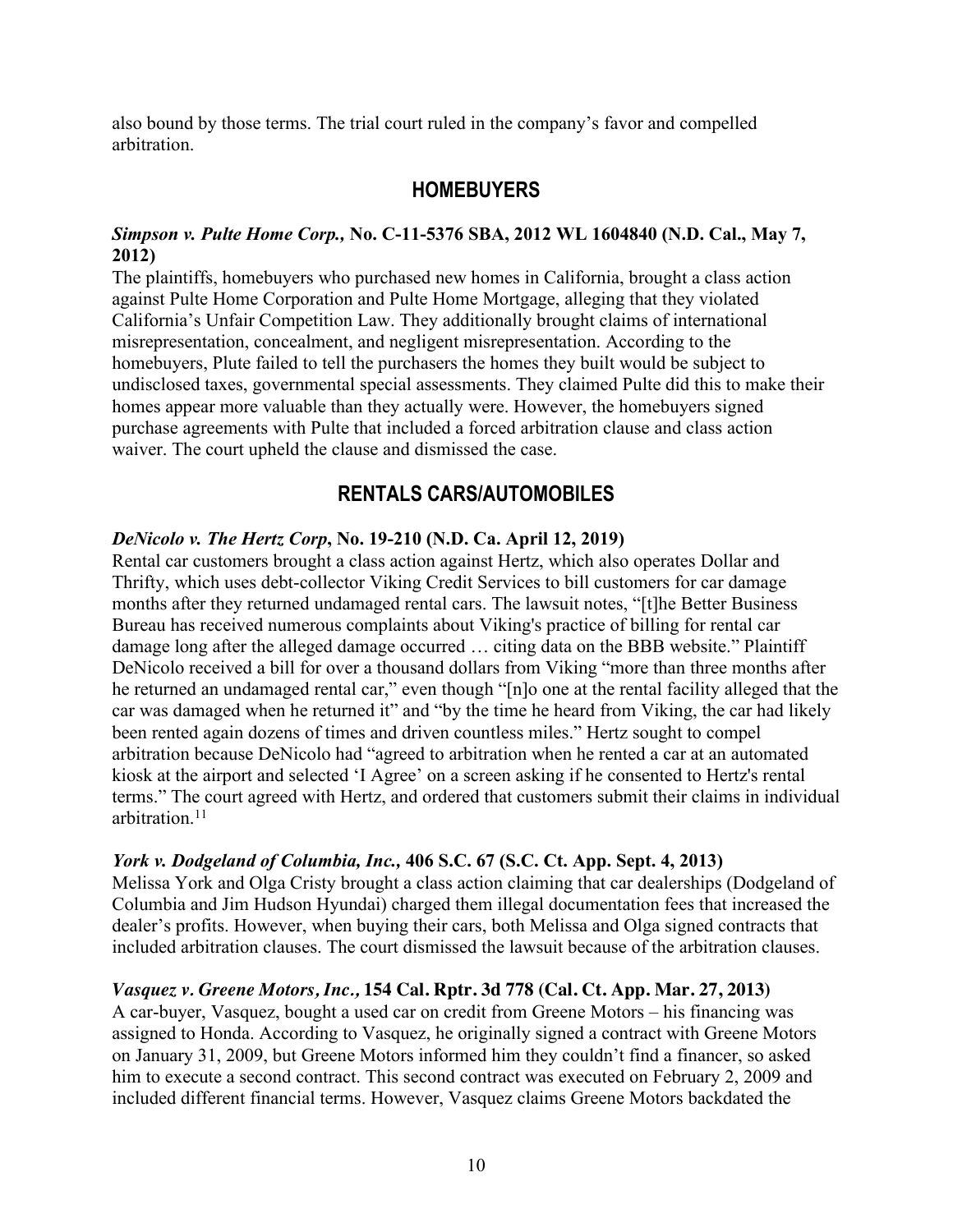contract, which, according to Vasquez, meant there were different financing terms. Vasquez brought a case against Greene Motors because of this discrepancy alleging violations of the Rees-Levering Automobile Sales Finance, the Consumers Legal Remedies Act, and the unfair competition law. However, the contract included an arbitration clause. Despite Vasquez' claim that he was told to initial all his paperwork and was not given a chance to read over any preprinted documents or negotiate, the Court upheld the arbitration agreement.

#### *Flores v. W. Covina Auto Group,* **151 Cal. Rptr. 3d 481 (Cal. Ct. App. Jan. 11, 2013)** Andrea Naasz claims that she purchased a previously owned Toyota Sequoia, a "certified" vehicle from West Covina Toyota. After buying the car, she says that she experienced numerous problems and took it to Toyota Motor Sales where it was repaired multiple times. However, according to Naasz, Toyota was not able to fix it or "conform it to the express and implied warranties." When Naasz asked Toyota to buy the vehicle back from her, she says it refused. She alleged class claims for violations of the Consumer Legal Remedies Act, the Automobile Sales Finance Act, and the unfair competition law. West Covina Toyota filed a motion to compel arbitration based on the sales contract Naasz signed, which included an arbitration clause with a class action waiver. The court agreed, dismissing the lawsuit and compelling arbitration.

*Botorff v. Amerco,* **No. 2:12-CV-01286-MCE, 2012 WL 6628952 (E.D. Cal. Dec. 19, 2012)** Mary Botorff rented a moving truck from an authorized U-Haul International dealer – when doing so she signed two contracts with U-Haul, which referred to an addendum that included an arbitration clause and class action ban. According to Botoroff, no one discussed any of the terms or conditions in the contract with her. She later filed a complaint, on behalf of herself and others, alleging that U-Haul coerced its competitors to raise rental prices, violating California state law and causing people to overpay for their truck rentals. The court held that even though Botorff had not been given the addendum at the time she signed the rental contracts, as long as they were available to her upon request, the arbitration clause was valid and enforceable. Thus the Court dismissed the lawsuit.

# **STUDENT LOANS/COLLEGES/TRAINING**

# *Sakyi v. Estee Lauder Companies, Inc.***, 308 F. Supp. 3d 366 (D.D.C. Apr. 25, 2018)**

A former cosmetology student brought a class action, saying that Washington, D.C.'s Aveda Institute had not only used students as unpaid employees but to such an extent that they were left without the necessary coursework to prepare for the state board exam. After paying \$26,000 in tuition, they were rather required to sell products to customers as well as perform simple, repetitive tasks for Aveda clients without supervision and "spend additional resources coming to the Institute for weeks after the program was supposed to end" since they'd received an incomplete education vis-à-vis the state board exam. The complaint sought damages for unlawful and deceptive trade practices plus failure to pay minimum wage as well as an injunction to "'pay students for work performed in the Aveda salon and change their marketing practices to accurately reflect the nature of work performed in the cosmetology program.'" The Institute and its parent companies argued that the case was barred by an arbitration agreement, signed by the student at the time of enrollment, that also banned class actions. The court compelled all claims, including the matter of class arbitration, out of court and into arbitration.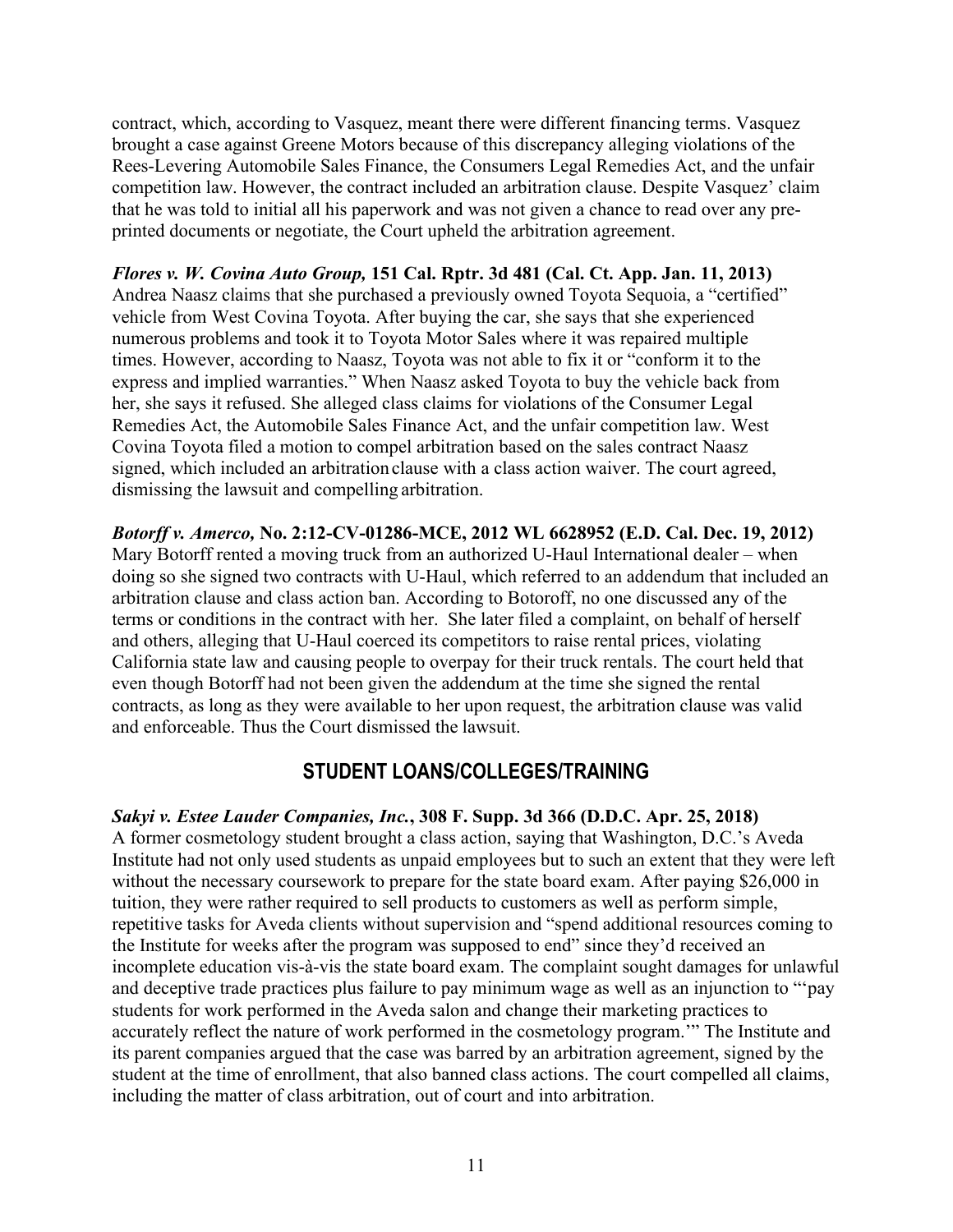#### *Ferguson v. Corinthian Colleges, Inc.***, 733 F. 3d 928 (9th Cir. 2013)**

Two former students brought a class action alleging that for-profit Corinthian Colleges "misrepresented the quality of its education, its accreditation, the career prospects for its graduates, and the actual cost of education at one of its schools. Students were also allegedly misinformed about financial aid, which resulted in student loans that many could not repay. Corinthian also allegedly targeted veterans and military personnel specifically, so that it could receive funding through federal financial aid programs available to those people." Corinthian moved to compel arbitration since both students had signed enrollment agreements with an arbitration clause as well as related documents that mandated arbitration. The Ninth Circuit ordered the lower court to compel arbitration of all plaintiffs' claims for monetary and injunctive relief.

# *Crewe v. Rich Dad Educ***., LLC, 884 F. Supp. 2d 60 (S.D.N.Y. Aug. 3, 2012)**

Consumers brought a class action against Rich Dad Education, a corporation that ran a "stock success training program" to teach money management skills. However, rather than provide any training or education, the plaintiffs alleged that the entire purpose of the program was to sell students additional, useless but expensive courses. Their claims included breach of contract, fraud, and violations of Florida state law. One contract with Rich Dad Education contained an arbitration clause; another contract contained a forum selection clause, forcing claims to be litigated in Florida instead of Tennessee where they, and the courses, were. The court dismissed the claims based on both the arbitration clause and the forum selection clause.

# *Fensterstock v. Education Finance Partners,* **No. 08 Civ. 3622, 2012 WL 3930647 (S.D.N.Y. Aug. 30, 2012)**

A former law student brought a class action alleging that Education Finance Partners and Affiliated Computer Systems improperly applied an undisclosed fee to his student loans. He calculated that this would lead to thousands of dollars in additional payment by the time he made his final payment. The Loan and Promissory Note included an arbitration clause with a class action waiver. As a result, the court dismissed the case.

# **SALES TAX**

# *Feeney v. Dell Inc.,* **993 N.E.2d 329 (Mass. Aug. 1, 2013)**

John Feeney and Dedham Health brought a class action against Dell. Feeney alleged that Dell was collecting unlawful sales taxes from Massachusetts residents in violation of Massachusetts law. However, Dell argued that when the consumers made their purchases, the terms included forced arbitration clauses so that any claim against Dell had to be arbitrated rather than heard in court. Initially the Massachusetts Supreme Court held that the arbitration clause and class action waiver violated public policy. Unfortunately, just days after that decision, the Supreme Court decided *American Express v. Italian Colors*. <sup>12</sup> Dell petitioned for a rehearing and the Massachusetts Supreme Court reconsidered their opinion. The Court then upheld the class waiver.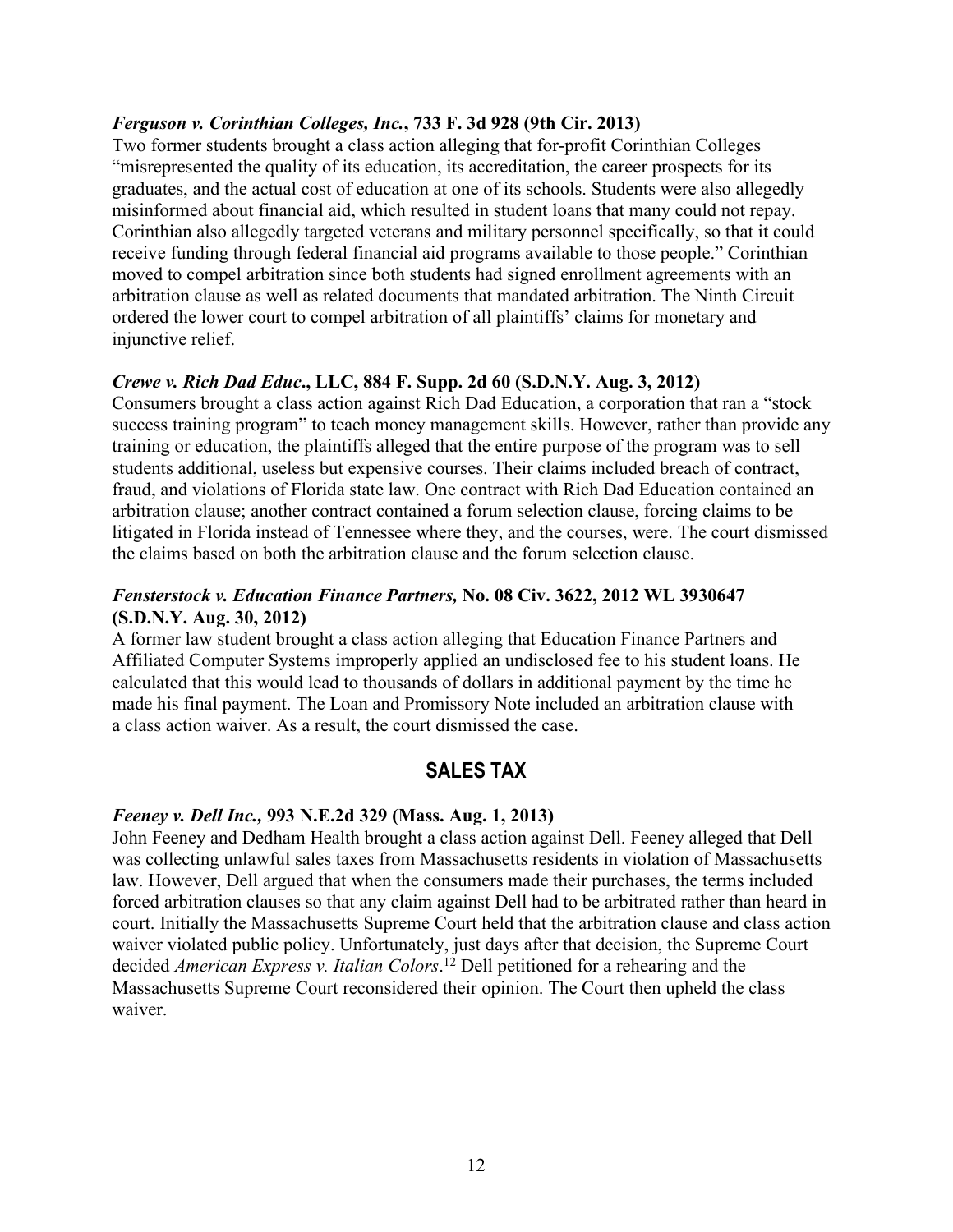# **TICKET SALES**

#### *Lee v. Ticketmaster LLC***, No. 18-cv-05987, 2019 U.S. Dist. LEXIS 57661 (N.D. Cal. Apr. 3, 2019)**

A customer pursued a class action against the world's largest ticket seller for conspiring with scalpers to resell event tickets on approved Ticketmaster reseller websites, enabling the company to cash in twice by collecting fees on the initial sale and resale.13 He said this scheme constituted unlawful and unfair business acts and unjust enrichment at the expense of consumers. A trial court dismissed the case and compelled arbitration, siding with Ticketmaster who argued that its online terms of use policy required users to arbitrate all disputes.

# **TRAVEL WEBSITES**

# *In re Online Travel Co.,* **953 F. Supp. 2d 713 (N.D. Tex. June 14, 2013)**

Consumers, who used online travel and hotel companies (like Travelocity), brought a lawsuit claiming the companies fixed the prices of hotel rooms. According to the consumers, travel companies offered the "lowest" prices, but in reality all the prices were the same – the consumers claimed this was an anti-trust violation. However, Travelocity's website has a User Agreement that required arbitration when the amount in controversy was under \$10,000. The court agreed that the consumers accepted the arbitration clause when they clicked the "agree and complete reservation" button on Travelocity's site. There was a notice above the button that explained clicking the button meant the user was agreeing to all the policies included in a hyperlinked User Agreement. Thus the court determined the claims had to be arbitrated.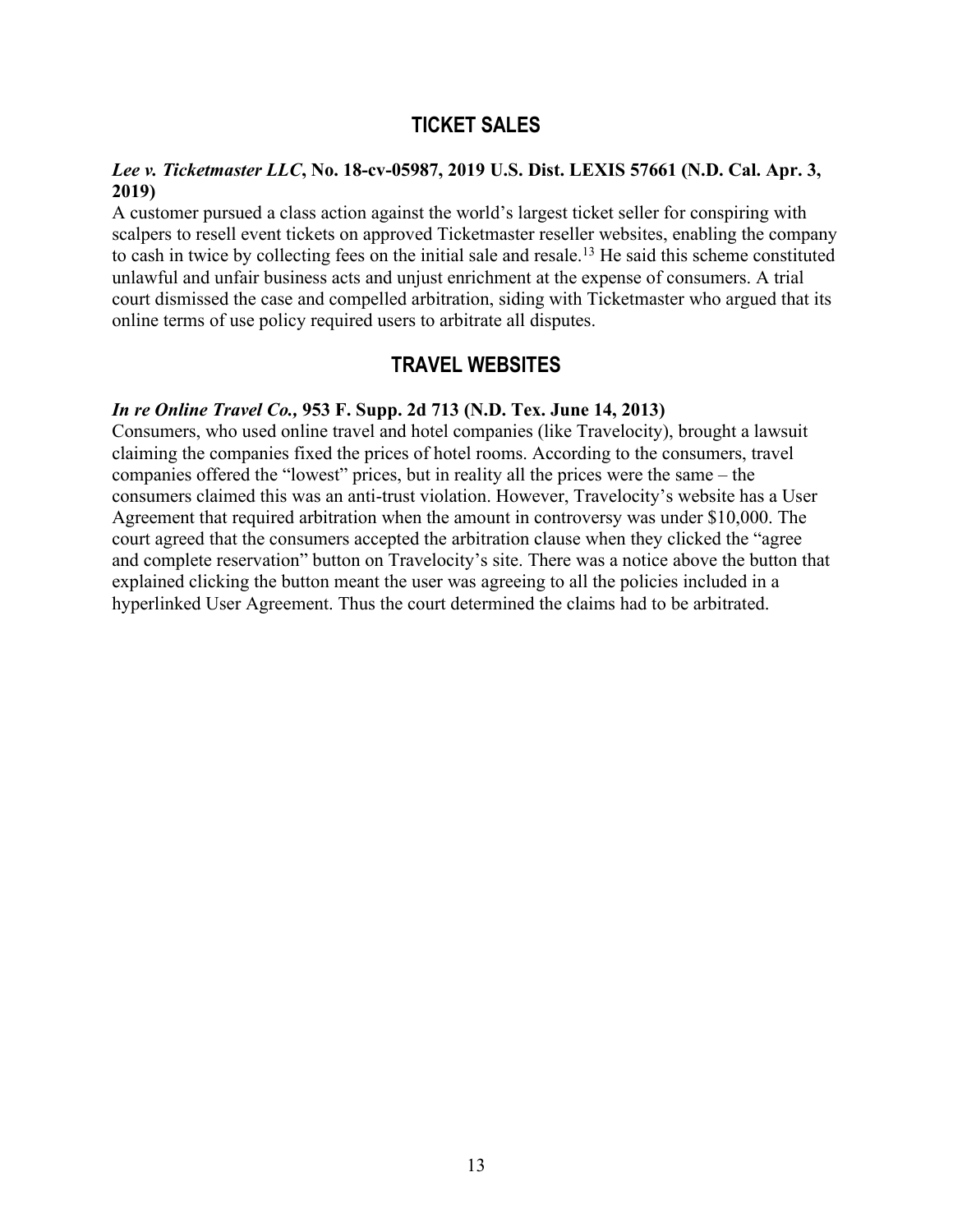# **EMPLOYMENT**

# **RACE DISCRIMINATION**

#### *Williams v. FCA US LLC***, No. 2:17-cv-10097, 2018 U.S. Dist. LEXIS 87184 (E.D. Mich. May 24, 2018)**

Employees at Fiat Chrysler, including the company's diversity manager, brought a class action alleging discrimination in the company's performance evaluation system, specifically that it discriminated against salaried, nonunion black employees who were rated with lower scores at a disproportionately "alarming rate" than nonblack employees. Moreover, the diversity manager was retaliated against and ostracized for reporting problems. Six employees in the suit, including the diversity manager, had signed employment agreements with forced arbitration clauses. Their cases were dismissed as a result. Only two other employees, who had joined the company before these clauses were included in employment contracts, were allowed to proceed with their case. Splitting plaintiffs in this manner illustrates a striking inequity that can result in such cases. Assuming a now much smaller class action ultimately survives, many victims suffering the exact same type of discrimination but are forced to arbitrate would be unable to benefit from any larger settlement and in fact, could be left with nothing.

# **GENDER DISCRIMINATION**

#### *Diaz v. Sohnen Enterprises***, No. B283077, 2019 Cal. App. LEXIS 329 (Ct. App. Cal. Apr. 10, 2019)**

An employee suffered repeated sexual harassment from a porter/security monitor stationed at the company's front entrance and was retaliated against after reporting the situation and filing a formal complaint against the company and her alleged harasser, who was ultimately removed or fired from his post.<sup>14</sup> On December 22, 2016, she filed a lawsuit against the consumer good refurbishing company, its owner/operators, managers and alleged perpetrators, claiming discrimination, sexual harassment and failure to prevent it, intentional infliction of emotional distress, unfair business practices and negligent hiring/retention/supervision. "Twenty days earlier, on December 2, 2016, she and her co-workers received notice at an in-person meeting that the company was adopting a new dispute resolution policy requiring arbitration of all claims." Employees also received a copy of the agreement, which Diaz never signed and twice rejected (once orally and once in writing to the company), stating that she would continue to work under the terms of employment that existed prior to the presentation of the arbitration policy.

After reviewing the evidence, the trial judge rejected Sohnen's motion to compel arbitration, holding that the parties didn't reach an implied agreement to arbitrate. More specifically, the court stated, "You can't have an agreement where one side says, 'This is the deal,' and the other side says, 'No, this is not the deal,'" and the court found "there [was] no meeting of the minds." A split appeals court disagreed, ruling 2-1 that Diaz had to pursue all claims in arbitration.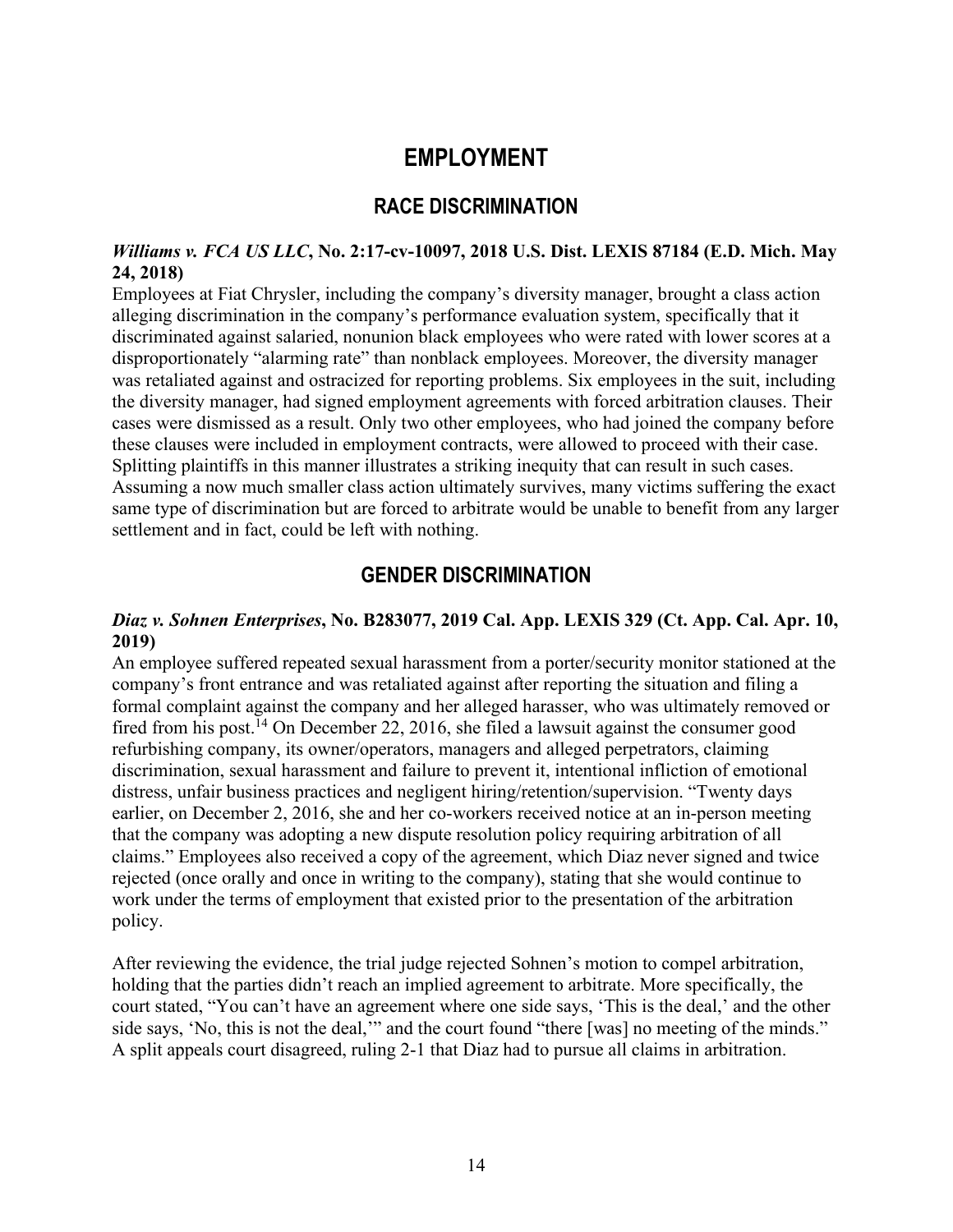#### *Jock v. Sterling Jewelers Inc.,* **284 F. Supp. 3d 566 (S.D.N.Y. Jan. 15, 2018)**

For many years Sterling Jewelers, the parent of 12 jewelry chains like Jared and Kay, subjected female sales employees to gender discrimination, including pay and promotion disparities, as well as to rampant sexual harassment and abuse.<sup>15</sup> The company had long required its employees to resolve disputes in arbitration. However, because these employees alleged systemic discrimination, they were able to convince an arbitrator to certify them as a class, which included close to 70,000 employees. However, for over a decade Sterling has fought these women,  $16$ trying to vacate the class arbitration even though it had already won the battle to keep plaintiffs out of court. In January 2018, a New York federal district court judge knocked a large percentage of the class members from the case, saying the arbitrator had exceeded her powers in forming this broad arbitration class action. The case is on appeal before the Second Circuit.

#### *Hay v. Summit Funding***, 2017 Ohio 8261 (Ohio Ct. App. Oct. 18, 2017)**

A loan officer filed a civil suit alleging severe and frequent sexual harassment by a co-worker that when reported per the company's established protocol, and despite being confirmed by an internal investigation, led to her firing. More specifically, she claimed that she was required to work alone in a branch office with an employee, who, among other things, targeted her with "sexually charged comments both verbally and via text and picture messaging," took a picture of her backside and published it to their superior, made repeated sexual advances, became physically violent and threatened not to pay her for overtime. Summit Funding, the harasser and his superior filed a motion to compel arbitration, pointing to the terms of an arbitration agreement the victim had executed when hired. The trial court rejected their argument, but an appeals court disagreed, determining that her sexual harassment claims fell within the scope of the agreement and had to be arbitrated.

#### *Karp v. CIGNA Healthcare, Inc.,* **882 F. Supp. 2d 199 (D. Mass. Apr. 18, 2012)**

A CIGNA Healthcare employee brought a class action on behalf of herself and other employees similarly situated, alleging gender discrimination in violation of Title VII of the Civil Rights Act. The employee, a Provider Contract Manager, was asked to sign CIGNA's Employee Dispute Arbitration Policy several months after she started working with the company. It contained a forced arbitration clause. In addition, the handbook referred to additional policies on CIGNA's website, and the website mentioned a class action waiver. Despite the fact that the employee wanted to bring a claim showing a "pattern or practice" of discrimination, which is possible in a class action case, the court found that she was not entitled to bring this kind of claim. They granted CIGNA's motion to compel arbitration and dismissed the case.

# **WAGE THEFT**

# *Bekele v. Lyft, Inc***., No. 16-2109, 2019 U.S. App. LEXIS 7385 (1st Cir. Ct. App. Mar. 13, 2019)**

A driver pursued a class action against lift for misclassifying drivers as independent contractors rather than as employees and by requiring drivers to bear expenses such as gas and car maintenance. Lyft countered that the case should be forced into individual arbitration since the driver had "agreed" to waive his rights when he signed up to work for the company. According to Lyft, by completing a 40-page online Terms of Service Agreement as part of the registration process and by clicking the "I accept" button, the driver knew about and consented to the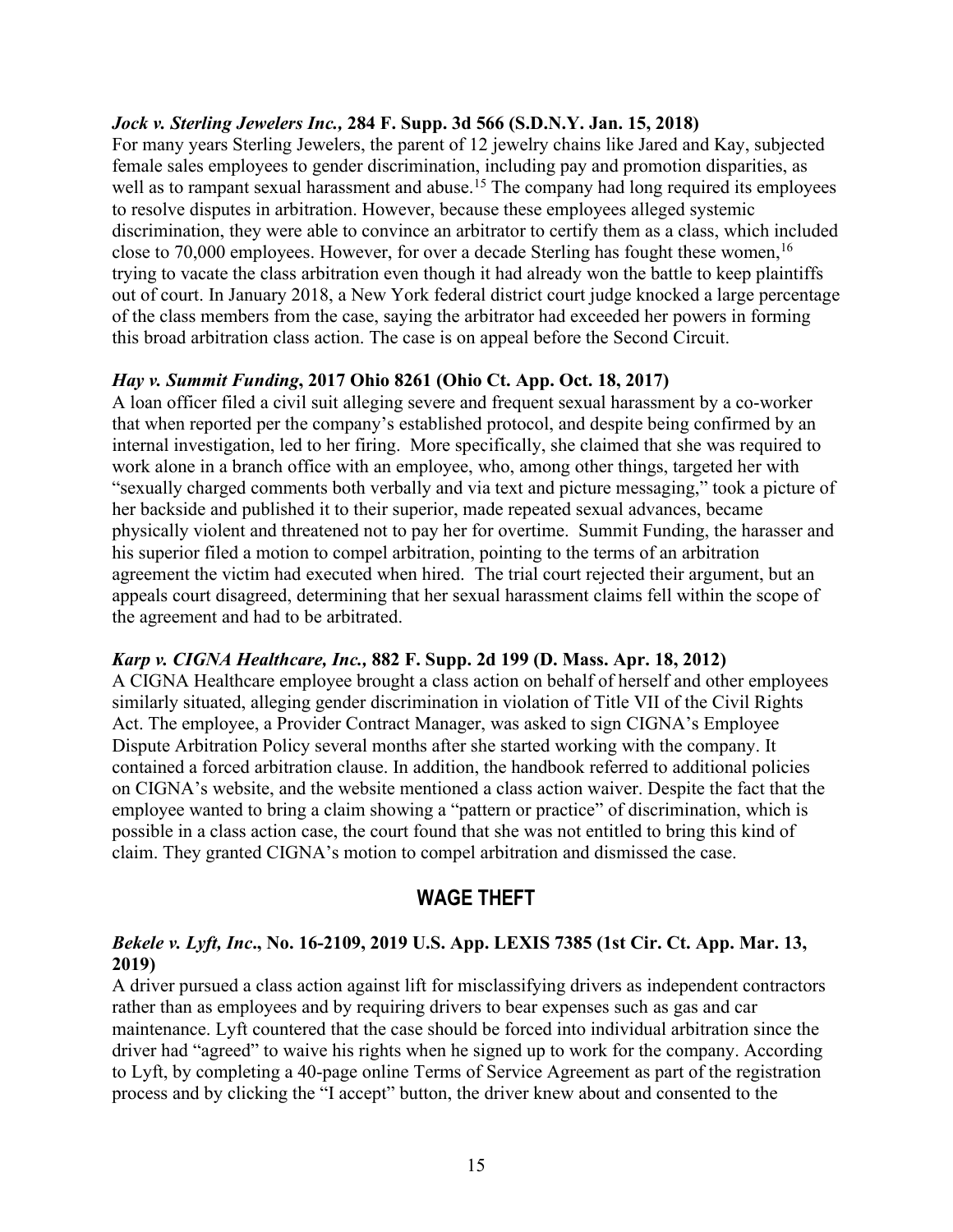Agreement's arbitration clause and class action waiver that appeared about two-thirds of the way through the online document. The lower court sided with Lyft and compelled individual arbitration; the First Circuit affirmed.

# *Vigueras v. Red Robin International Inc.,* **No. 8:17-cv-01422 (C.D. Cal. Feb. 21, 2019)**

A Red Robin employee brought a class action, alleging that the company failed to: 1) pay all wages owed, including overtime; 2) provide lawful meal periods; 3) authorize and permit lawful rest periods; 4) comply with itemized payroll recordkeeping; and 5) reimburse necessary expenses. <sup>17</sup> He also argued that Red Robin had violated California's Unfair Competition Law. A class of over 18,500 workers was certified, yet months later more than 2,600 were barred from pursing their claims in court since they were bound by forced arbitration agreements and class action waivers that were part of their new hire paperwork. According to the court, the fact that the 2,600-plus employees could "scroll up or down to review the two arbitration documents before signing," were able to "download the unsigned Arbitration Agreement as a Word document," were sent a PDF copy of the signed agreement to their personal email and had 30 calendar days from the first day of employment to opt out of the Agreement meant that their claims had to proceed to arbitration on an individual basis.

# *Epic Systems Corp. v. Lewis***,** *Ernst & Young LLP v. Morris* **and** *National Labor Relations Board v. Murphy Oil USA,* **138 S. Ct. 1612 (May 21, 2018)**

Stephen Morris, a junior accountant at Ernst & Young, believed his firm had misclassified all junior accountants as professional employees, thus allowing the company to pay them salaries without overtime pay. Sheila Hobson and three others who worked for Murphy Oil were not paid for overtime and other work-related activities, like driving to competitors' gas stations to examine prices and signs. Jacob Lewis was a technical communications employee at Epic Systems, who was also required to work overtime without pay. All three were required to sign employment contracts containing forced arbitration clauses, and all three attempted to file class action lawsuits on behalf of others victimized by these practices.

In 2018, the cases were consolidated before the U.S. Supreme Court, and in a 5-to-4 decision, the court compelled arbitration in all three cases. While the 84-year-old National Labor Relations Act (NLRA) makes it illegal for employers to interfere in any way with employees' rights to engage in "concerted activity," the Court ruled that this right does not extend to "concerted legal activity," *i.e.*, class action lawsuits. The Court found it perfectly legal for employers to undermine protections guaranteed to all workers under the NLRA by requiring them to sign forced arbitration clauses and class action waivers.

# *Lloyd v. J.P. Morgan Chase & Co.,* **No. 11 CIV. 9305 LTS, 2013 WL 4828588 (S.D.N.Y. Sept. 9, 2013)**

Financial advisors at JP Morgan Chase & Co brought a class action, alleging that their company failed to pay them overtime when they worked over 40 hours a week in violation of the Fair Labor Standards Act and New York and New Jersey laws. They claimed the company misclassified them as exempt from overtime pay. While the class was conditionally certified, not all financial advisors denied their overtime have been able to participate. Five financial advisors were forced into arbitration according to their agreements with J.P. Morgan and their claims were dismissed as a result.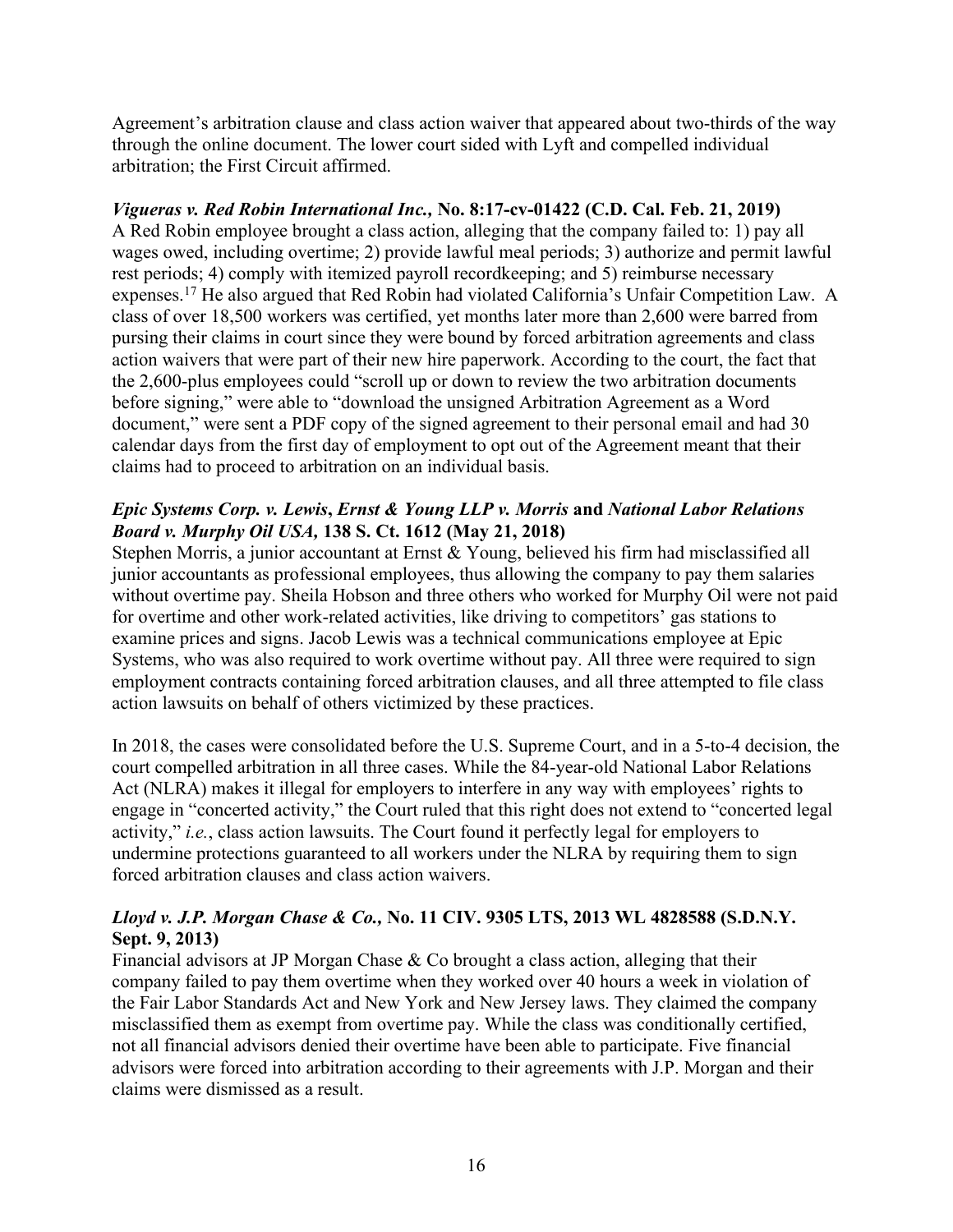# *Velazquez v. Sears, Roebuck & Co.,* **No. 13cv680-WQH-DHB, 2013 WL 4525581 (S.D. Cal. Aug. 26, 2013)**

A California employee brought a class action alleging that Sears failed to pay minimum wage, failed to maintain required records, failed to pay wages due to discharged or quitting employees, and engaged in unlawful business practices. However, according to the court, in April 2012, Sears implemented an arbitration policy – Sears employees were required to acknowledge they'd received different employment policies through an Internet portal. Employees "agreed" to the arbitration policy by clicking "yes" and "submit" on an acknowledgment page – and in doing so they waived the right to bring employment related claims in court. Therefore the court held that the claims had to go to arbitration, rather than moving forward in court.

# *Machado v. System4 LLC***, 989 N.E.2d 464 (Mass. June 12, 2013)**

Employees signed contracts with System4 LLC and NECCS, to provide janitorial service to third party customers. They alleged that the companies misclassified them as independent contractors and violated the Massachusetts Wage Act. They brought their claims on behalf of themselves and others similarly situated. But the contracts they had to sign included arbitration clauses that barred class actions. The court upheld the class waiver.

# *Muriithi v. Shuttle Exp., Inc.,* **712 F.3d 173 (4th Cir. Apr. 1, 2013)**

The court compelled arbitration in a case where a driver for Shuttle Express claimed that his company misled him regarding his wages and wrongly classified him as an "independent contractor" rather than an "employee" meaning he did not receive overtime or minimum wage. He brought a class action under the Fair Labor Standards Act and various Maryland laws. However, the Franchise Agreement that he says he had to sign with Shuttle Express included an arbitration clause and class action waiver thus the case did not move forward.

# *Ryan v. JPMorgan Chase & Co.,* **924 F. Supp. 2d 559 (S.D.N.Y. Feb. 21, 2013)**

An employee of JPMorgan Chase Bank in New York brought a class action alleging that Chase failed to pay her, and others, the overtime wages they were owed, in violation of the Fair Labor Standards Act. However, when accepting employment, the employee had to sign an arbitration agreement with Chase. The court ordered the parties to arbitrate the claims.

# *Torres v. United Healthcare Servs., Inc.,* **920 F. Supp. 2d 368 (E.D.N.Y. Feb. 1, 2013)**

Sales representatives brought a class action claiming that United Healthcare Services, a New York insurance company, violated the Fair Labor Standards Act by misclassifying them as exempt from overtime protections and failing to pay them, and others similarly situated, their earned overtime. The named plaintiffs claimed they worked between 50 and 55 hours per week and never received time and a half for their time over 40 hours. When they were hired, employees had to click an electronic online button stating, "I have read and agree to the above". The "above" contained a forced arbitration clause. The court dismissed the lawsuit, compelling arbitration.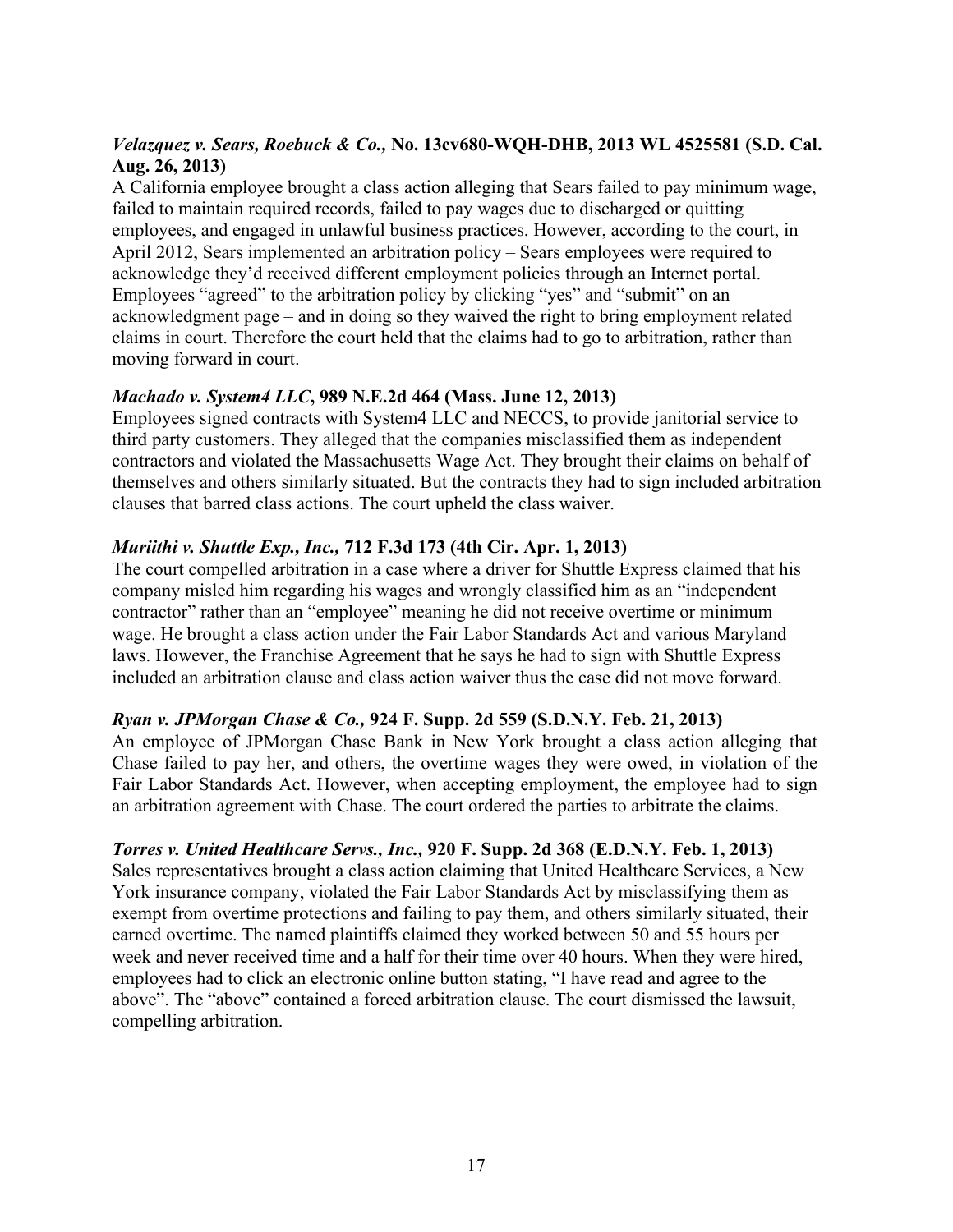# *Outland v. Macy's Dep't Stores, Inc.,* **No. A133589, 2013 WL 164419 (Cal. Ct. App. Jan. 16, 2013)**

A Macy's employee brought a class action on behalf of all Macy's group sales managers in California from 2005-2009. She alleged that she was never paid overtime, and she was not compensated for missing meal and rest periods because her position was misclassified – in violation of the Fair Labor Standards Act. However, because the employee had not opted out of an employee dispute resolution program – which included a binding arbitration agreement -- Macy's argued she was bound by its terms. The court agreed.

# *Owen v. Bristol Care, Inc.,* **702 F.3d 1050 (8th Cir. 2013)**

Sharon Owen was hired as an administrator by Bristol Care, a company that runs residential facilities for the elderly. When she was hired she had to sign a contract that included an arbitration clause and class action waiver. Owen brought claims, on behalf of herself and others, alleging that Bristol misclassified administrators to avoid paying overtime in violation of state and federal law. Because of the contract, the court dismissed the lawsuit.

#### *Steele v. American Mortg. Management Services,* **No. 2:12-cv-00085, 2012 WL 5349511 (E.D. Cal. Oct. 24, 2012)**

Employees of Pinnacle, a private maintenance company, brought a class action alleging that they were forced to work over 40 hours a week without overtime compensation in violation of the Fair Labor Standards Act and California state law. They also brought claims for failure to follow record-keeping provisions, unfair business practices, and retaliation and whistleblowing violations. However, before beginning employment with Pinnacle, employees were forced to sign an Issue Resolution Agreement that included an arbitration agreement – otherwise they would not have been considered for employment. The court dismissed the case, compelling arbitration.

# *Kairy v. Supershuttle Intern., Inc.,* **No. C 08-02993, 2012 WL 4343220 (N.D. Cal. Sep. 20, 2012)**

Employees who drove SuperShuttle vehicles, brought claims alleging that SuperShuttle did not pay them minimum wage or overtime in violation of the Fair Labor Standards Act and California law. They claimed that SuperShuttle misclassified them as franchisees and independent contractors. However, the employees signed contracts when purchasing their franchise that included arbitration clauses and class action waivers. The court dismissed the case, compelling arbitration.

# *Luchini v. Carmax, Inc.,* **No. CV F 12-0417, 2012 WL 2995483 (E.D. Cal. Jul. 23, 2012)**

A Carmax employee brought a class action on behalf of himself and other employees alleging that Carmax misclassified them as exempt from overtime in violation of the Fair Labor Standards Act and California state law. Mr. Luchini was a buyer-in-training and later a buyer who claims he worked more than 40 hours a week, more than 8 hours a day without any overtime compensation. However, to get the job, Mr. Luchini was forced to sign a Dispute Resolution Agreement with mandatory arbitration clause. As a result, the court dismissed the claims.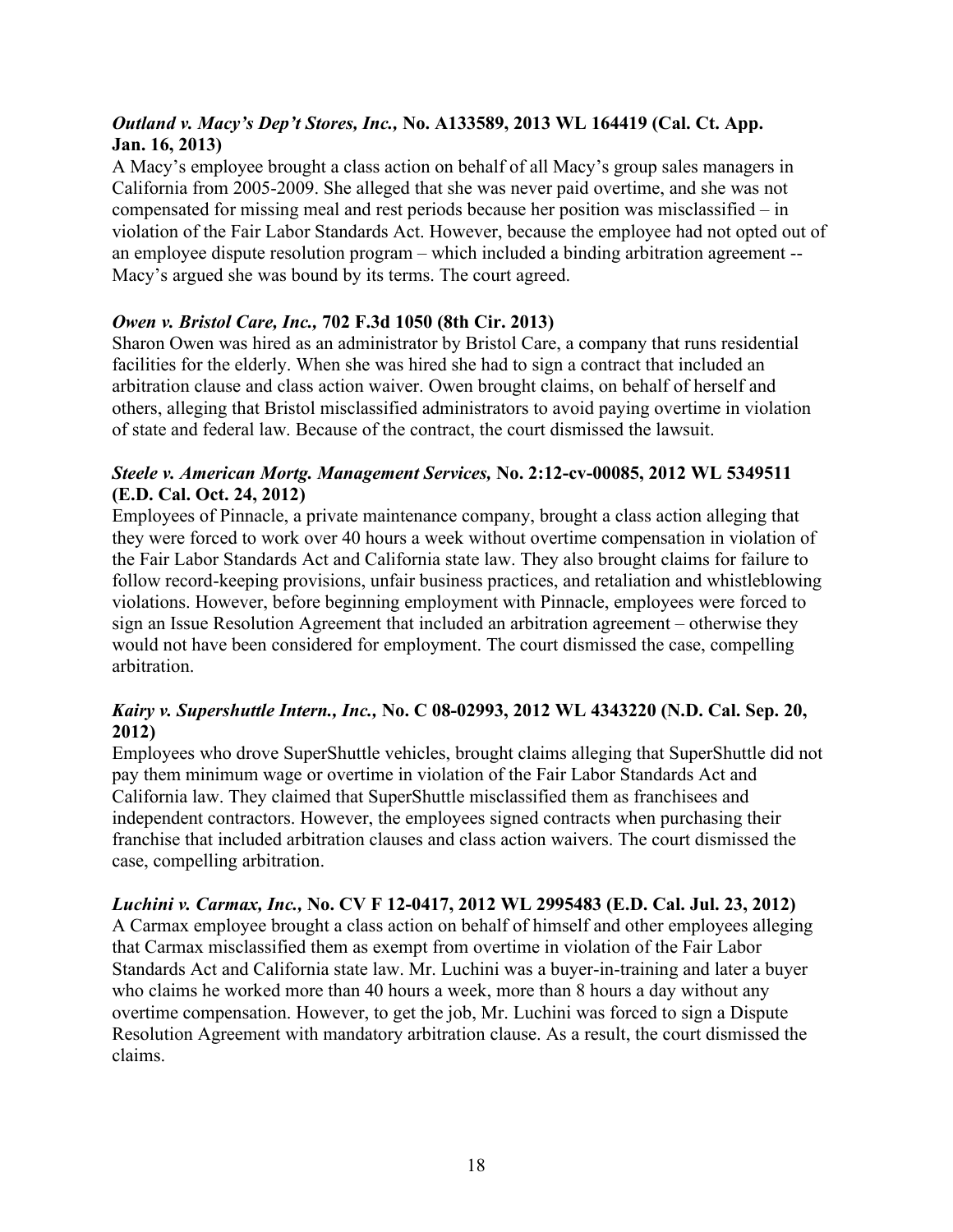### *De Oliveira v. Citicorp North America, Inc.,* **No. 8:12-cv-251-T-26TGW, 2012 WL 1831230 (M.D. Fla. May 18, 2012)**

An employee, a financial analyst, brought claims against Citicorp for violations of the Fair Labor Standards Act, alleging that several financial analyst positions were misclassified as exempt from overtime pay. However, an employee handbook, which she and others received, included an arbitration policy with a class action waiver. The court held that the arbitration agreement and the class action waiver were valid and dismissed the case.

# *Coleman v. Jenny Craig, Inc.,* **No. 11cv1301-MMA, 2012 WL 3140299 (S.D. Cal. May 15, 2012)**

After the Supreme Court decided *AT&T v Concepcion*, Jenny Craig requested that all employees sign forced arbitration agreements with class action waivers. Employees later tried to bring a class action alleging violations of the Fair Labor Standards Act and California state laws. However, based on the arbitration agreements, the court dismissed the case.

# *Morvant v. P.F. Chang's China Bistro, Inc.,* **870 F. Supp. 2d 831 (N.D. Cal. May 7, 2012)**

Former PF Chang employees brought a class action on behalf of current and former employees alleging that PF Chang's violated the California Labor Code and other California state laws by failing to provide meals and rest breaks, failure to pay over time, failure to pay for missed meals and rest breaks, and failure to provide accurate wage statements. However, most employees were forced to sign a dispute resolution policy that included an arbitration clause and class action waiver. One of the former employees bringing the suit signed and agreed to the dispute resolution agreement on her date of employment. However, the other employee began working before the dispute resolution policy came into effect. PF Chang's claims he was still required to sign it at a later date, however they did not have a signed copy on record. The former employee stated this was because he never agreed to it. PF Chang's argued that regardless, he agreed because of his continued employment. The court agreed with the former employee that continued employment alone was not enough and they denied PF Chang's motion to compel arbitration. However, as to the employee who signed the agreement, they granted PF Chang's motion to compel arbitration and dismissed her claim.